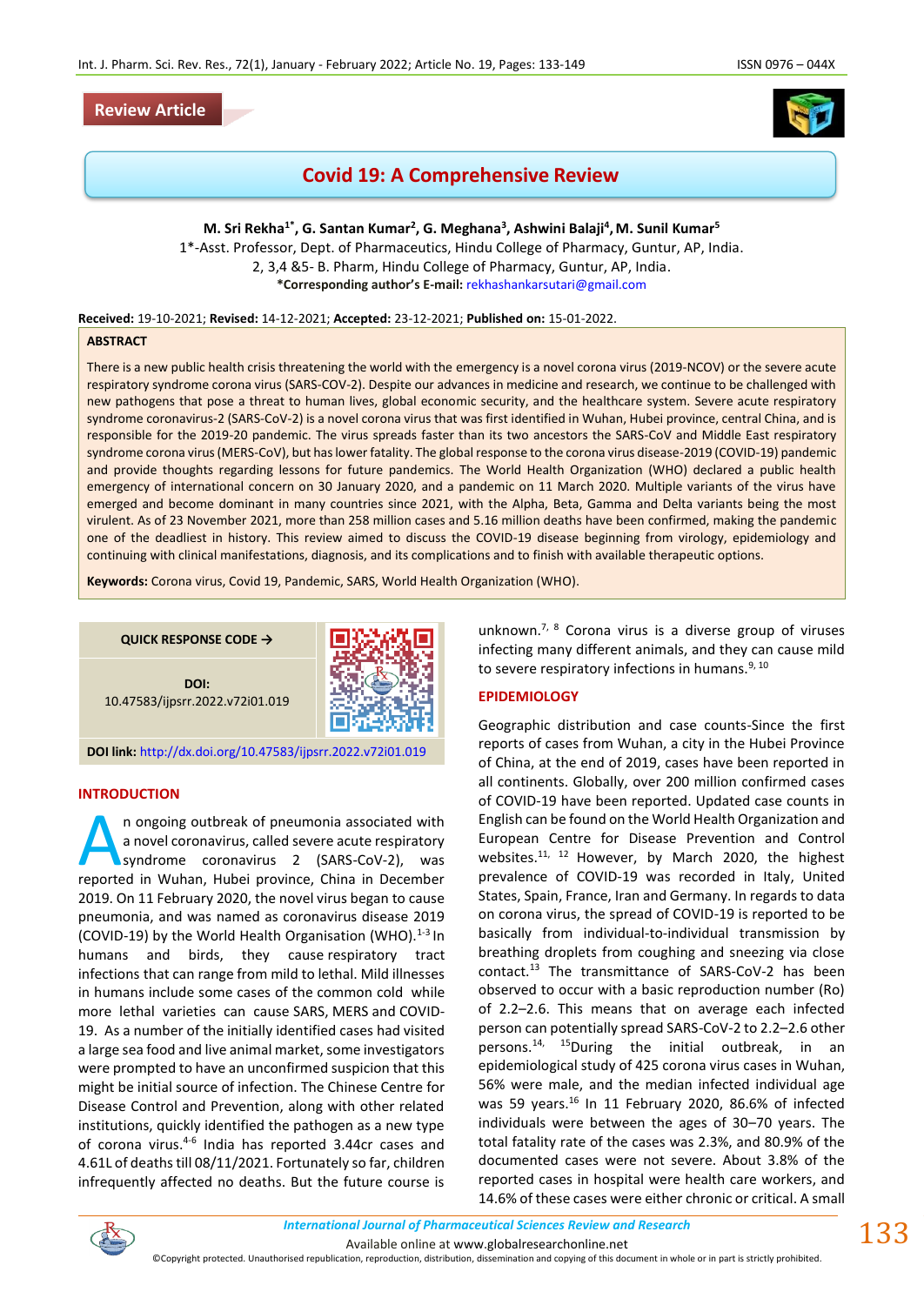number of cases (2.1%) have been documented for infants infected by the virus. Individuals severely infected by the corona virus were found mostly among patients over 80 years of age, constituting about 14.8% of the total.<sup>17</sup> Death rates have been estimated to be 11-15%.<sup>18,19</sup>In about 22-33% of infected individuals, associated infections are recorded, and these may be higher in individuals with critical conditions.<sup>20, 21</sup>

Table 1: Report on Corona Cases in worldwide<sup>22</sup>

| <b>Report on Corona Cases by worldwide Updated on</b><br><b>November 26/2021</b> |                        |  |  |
|----------------------------------------------------------------------------------|------------------------|--|--|
| <b>ACTIVE CASES</b>                                                              | <b>CLOSED CASES</b>    |  |  |
| 9,824,921                                                                        | 240,486,630            |  |  |
| <b>Currently Infected</b>                                                        | Cases which had an     |  |  |
| Patients                                                                         | outcome:               |  |  |
| 19,742,289 (99.6%)                                                               | 235,287,150 (98%)      |  |  |
| in Mild Condition                                                                | Recovered / Discharged |  |  |
| 82,632 (0.4%)                                                                    | 5,199,480 (2%)         |  |  |
| Serious or Critical                                                              | Deaths                 |  |  |



## Figure 1: Distribution of Corona Cases in Different countries.<sup>23</sup>

## Table 2: List of Active cases of some countries.<sup>22</sup>

| <b>Country</b>   | <b>Total Cases</b> | <b>New Cases</b> | <b>Total Recovered</b> | <b>Total Deaths</b> | <b>Active Cases</b> |
|------------------|--------------------|------------------|------------------------|---------------------|---------------------|
| <b>WORLD</b>     | 260,311,551        | $+40,657$        | 235,287,150            | 5,199,480           | 19,824,921          |
| <b>USA</b>       | 48,999,737         |                  | 38,799,986             | 798,551             | 9,401,200           |
| India            | 34,555,431         |                  | 33,977,830             | 467,468             | 110,133             |
| <b>UK</b>        | 10,021,497         |                  | 8,874,965              | 144,433             | 1,002,099           |
| <b>Russia</b>    | 9,468,189          |                  | 8,164,826              | 269,057             | 1,034,306           |
| Germany          | 5,623,047          |                  | 4,775,300              | 100,796             | 746,951             |
| <b>Italy</b>     | 4,968,341          |                  | 4,668,257              | 133,486             | 166,598             |
| <b>Mexico</b>    | 3,876,391          | $+4,128$         | 3,234,360              | 293,449             | 348,582             |
| <b>Thailand</b>  | 2,094,886          | $+6,559$         | 1,993,964              | 20,643              | 80,279              |
| <b>Pakistan</b>  | 1,283,475          | $+252$           | 1,241,289              | 28,697              | 13,489              |
| <b>Austria</b>   | 1,108,889          |                  | 944,173                | 12,233              | 152,483             |
| <b>Australia</b> | 205,277            | $+1,627$         | 188,482                | 1,985               | 14,810              |
| <b>China</b>     | 98,583             | $+13$            | 93,087                 | 4,636               | 860                 |



*International Journal of Pharmaceutical Sciences Review and Research International Journal of Pharmaceutical Sciences Review and Research*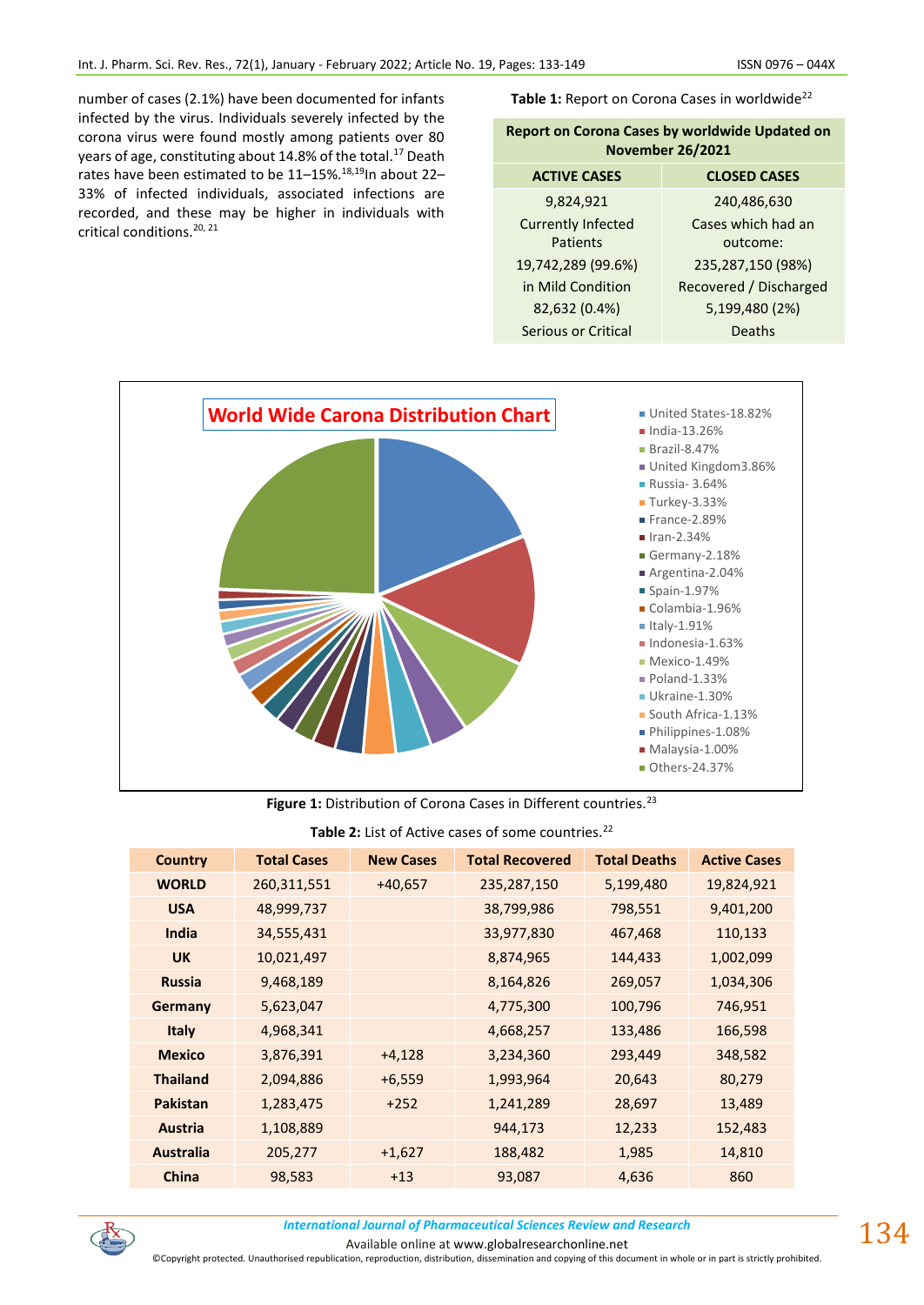

**Figure 2:** Number of the coronavirus (COVID-19) cases in India as of October 18, 2021, by age group.<sup>22</sup>

## **ETIOLOGY**

**Coronavirus virology:** Corona viruses are enveloped +ve stranded RNA viruses. Full genome sequencing and phylogenetic analysis indicated that the Corona virus that causes COVID-19 is a beta Coronavirus in the same sub genus as the severe acute respiratory syndrome (SARS) virus, but in a different clade. It is the study group of the International Committee on taxonomy of viruses it has proposed that this virus be designated severe acute respiratory syndrome Corona virus 2 (SARS-COV-2).<sup>24</sup> SARS-COV-2 is a new strain of beta coronavirus from group 2B classified by phylogenetic analysis the genome of SARS-CoV-2 comprises 29,891 nucleotides that encode 9860 amino acids' structural protein (NSPS) are encoded by 5' untranslated region and open reading frame for replication – transcription complex (RTC) formation in double membrane vesicles (DMVs). Structural protein includes spike (S), envelop (E), membrane (M) and Nucleocapsid proteins.25, 26 The Middle East respiratory syndrome (MERS) virus, another beta coronavirus appears more distantly related.27, 28



**Figure 3:** Structural elucidation of Corona Virus

**Variants of Viruses:** SARS-CoV-2 evolves over time. Most mutations in the SARS-CoV-2 genome have no impact on viral function. Certain variants have garnered widespread attention because of their rapid emergence within

populations and evidence for transmission or clinical implications. Each variant has several designations based on the nomenclature used by distinct phylogenetic classification systems; the World Health Organization (WHO) has also designated labels for notable variants based on the Greek alphabet. Early in the pandemic, a study that monitored amino acid changes in the spike protein of SARS-CoV-2 included in a large sequence database identified a D614G (Glycine for aspartic acid) substitution that became the dominant polymorphism globally over time.<sup>29</sup> In animal and in vitro studies, viruses bearing the G614 polymorphism demonstrate higher levels of infectious virus in the respiratory tract, enhanced binding to ACE-2, and increased replication and transmissibility compared with the D614 polymorphism. The G614 variant does not appear to be associated with a higher risk of hospitalization.  $30, 31$ 

As of July 2021, there are four dominant variants of SARS-CoV-2 spreading among global populations: the [Alpha](https://en.wikipedia.org/wiki/SARS-CoV-2_Alpha_variant)  [Variant](https://en.wikipedia.org/wiki/SARS-CoV-2_Alpha_variant) (formerly called the UK Variant and officially referred to as **B.1.1.7**), the [Beta Variant](https://en.wikipedia.org/wiki/SARS-CoV-2_Beta_variant) (formerly called the South Africa Variant and officially referred to as **B.1.351**), the [Gamma Variant](https://en.wikipedia.org/wiki/SARS-CoV-2_Gamma_variant) (formerly called the Brazil Variant and officially referred to as **P.1**), and the [Delta Variant](https://en.wikipedia.org/wiki/SARS-CoV-2_Delta_variant) (formerly called the India Variant and officially referred to as **B.1.617.2**). Using whole genome sequencing, epidemiology and modelling suggest the Alpha variant [VUI-](https://en.wikipedia.org/wiki/Lineage_B.1.1.7)[202012/01](https://en.wikipedia.org/wiki/Lineage_B.1.1.7) (the first variant under investigation in December 2020) in the B.1.1.7 lineage transmits more easily than some other strains.<sup>32</sup>

**Alpha (B.1.1.7 lineage):** This variant, also known as 20I/501Y.V1, was first identified in the United Kingdom in late 2020 and was temporally associated with an increase in regional infections. Several studies had suggested that Alpha is approximately 50 to 75 percent more transmissible than previously circulating strains and is associated with higher secondary attack rates. A mutation in this variant is a deletion in the spike protein at amino acids 69-70 (del 69- 70). Some SARS-CoV-2 molecular tests are unable to detect the S gene (which encodes the spike protein) target when

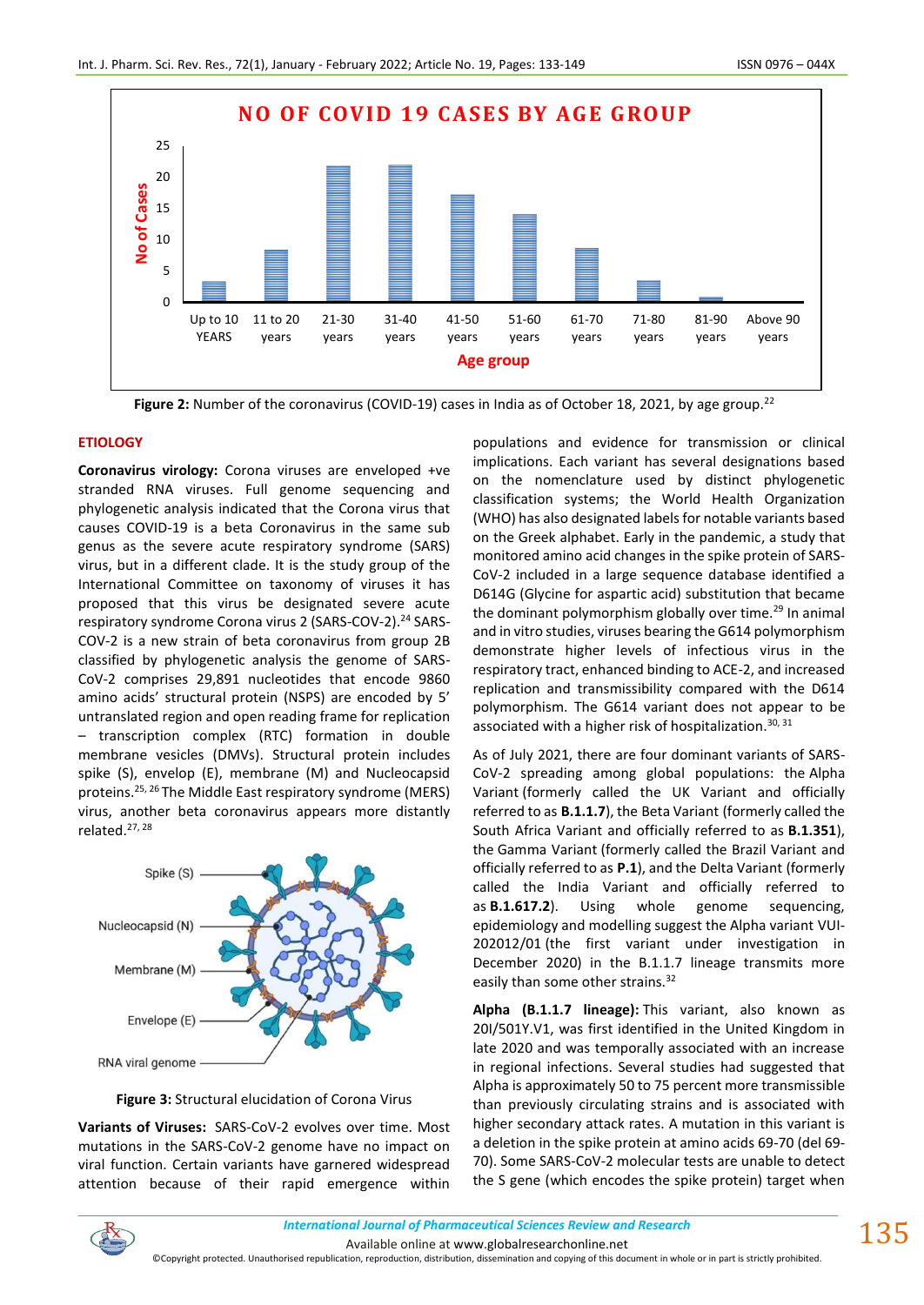this deletion is present. These tests would still be able to detect viral RNA since they employ more than one gene target and thus would not result in false-negative results. Nevertheless, S gene target failure has been used as a marker to detect the Alpha variant, with the caveat that del 69-70 has also been reported in other variants.33-36

*Beta (B.1.351 lineage):* This variant, also known as 20H/501Y.V2, was identified in South Africa in late 2020. It is phylogenetically distinct from B.1.1.7 but shares several spike protein mutations. Surveillance data in South Africa indicate that this variant rapidly became the dominant strain there, suggesting that it also has the potential for increased transmissibility.<sup>37</sup>

*Gamma (P.1 lineage)* – This variant, also known as 20J/501Y.V3, was first identified in Japan in four traveller's from Brazil and was later reported to account for 42 percent of 31 sequenced specimens in the Amazonas state of Brazil in December 2020.<sup>38</sup>

**Delta (B.1.617.2 lineage)**: This lineage, also known as 20A/S: 478K was first identified in India in December 2020 and has become the most prevalent variant there and in several other countries, including the United States and United Kingdom. The Delta variant is highly transmissible, more so than Alpha (B.1.1.7), which was more transmissible than previously circulating SARS-CoV-2 lineages. In reports from the United Kingdom, the proportion of SARS-CoV-2 infections caused by Delta as that caused by Alpha declined, and the secondary household infection rate associated with Delta infection was 13.6 percent compared with 9.0 percent for Alpha.<sup>39</sup>In another report of a small outbreak in the United States, the household attack rate associated with the Delta variant was 53 percent.<sup>40</sup> Infection with Delta may be associated with a higher risk of severe disease and hospitalization than with Alpha.<sup>41</sup>

As long as the coronavirus spreads through the population, mutations will continue to happen, and the delta variant family continues to evolve. New variants of the SARS-CoV-2 virus are detected every week. On 26 November 2021, WHO designated the variant B.1.1.529 a variant of concern, named Omicron, on the advice of WHO's [Technical Advisory Group on Virus](https://www.who.int/groups/technical-advisory-group-on-sars-cov-2-virus-evolution)  [Evolution](https://www.who.int/groups/technical-advisory-group-on-sars-cov-2-virus-evolution) (TAG-VE). The B.1.1.529 variant was first reported to WHO from South Africa on 24 November 2021. The epidemiological situation in South Africa has been characterized by three distinct peaks in reported cases, the latest of which was predominantly the Delta variant. In recent weeks, infections have increased steeply, coinciding with the detection of B.1.1.529 variant. The first known confirmed B.1.1.529 infection was from a specimen collected on 9 November 2021.This variant has a large number of mutations, some of which are concerning. Preliminary evidence suggests an increased risk of reinfection with this variant, as compared to other variants of corona virus. The number of cases of this variant appears to be increasing in almost all provinces in South Africa. Current SARS-CoV-2 PCR diagnostics continue to detect this variant.

## **CURRENT KNOWLEDGE ABOUT OMICRON**

Researchers in South Africa and around the world are conducting studies to better understand many aspects of Omicron and will continue to share the findings of these studies as they become available.

**Transmissibility**: It is not yet clear whether Omicron is more transmissible (e.g., more easily spread from person to person) compared to other variants, including Delta. The number of people testing positive has risen in areas of South Africa affected by this variant, but epidemiologic studies are underway to understand if it is because of Omicron or other factors.

**Severity of disease**: It is not yet clear whether infection with Omicron causes more severe disease compared to infections with other variants, including Delta. Preliminary data suggests that there are increasing rates of hospitalization in South Africa, but this may be due to increasing overall numbers of people becoming infected, rather than a result of specific infection with Omicron. There is currently no information to suggest that symptoms associated with Omicron are different from those from other variants. Initial reported infections were among university students—younger individuals who tend to have more mild disease—but understanding the level of severity of the Omicron variant will take days to several weeks. All variants of COVID-19, including the Delta variant that is dominant worldwide, can cause severe disease or death, in particular for the most vulnerable people, and thus prevention is always key.

**Effectiveness of prior SARS-CoV-2 infection:** Preliminary evidence suggests there may be an increased risk of reinfection with Omicron (i.e., people who have previously had COVID-19 could become reinfected more easily with Omicron), as compared to other variants of concern, but information is limited. More information on this will become available in the coming days and weeks.

**Effectiveness of vaccines**: WHO is working with technical partners to understand the potential impact of this variant on our existing countermeasures, including vaccines. Vaccines remain critical to reducing severe disease and death, including against the dominant circulating variant, Delta. Current vaccines remain effective against severe disease and death.

**Effectiveness of current tests**: The widely used PCR tests continue to detect infection, including infection with Omicron, as we have seen with other variants as well. Studies are ongoing to determine whether there is any impact on other types of tests, including rapid antigen detection tests.

**Effectiveness of current treatments**: Corticosteroids and IL6 Receptor Blockers will still be effective for managing patients with severe COVID-19. Other treatments will be assessed to see if they are still as effective given the changes to parts of the virus in the Omicron variant.  $42, 43$ 

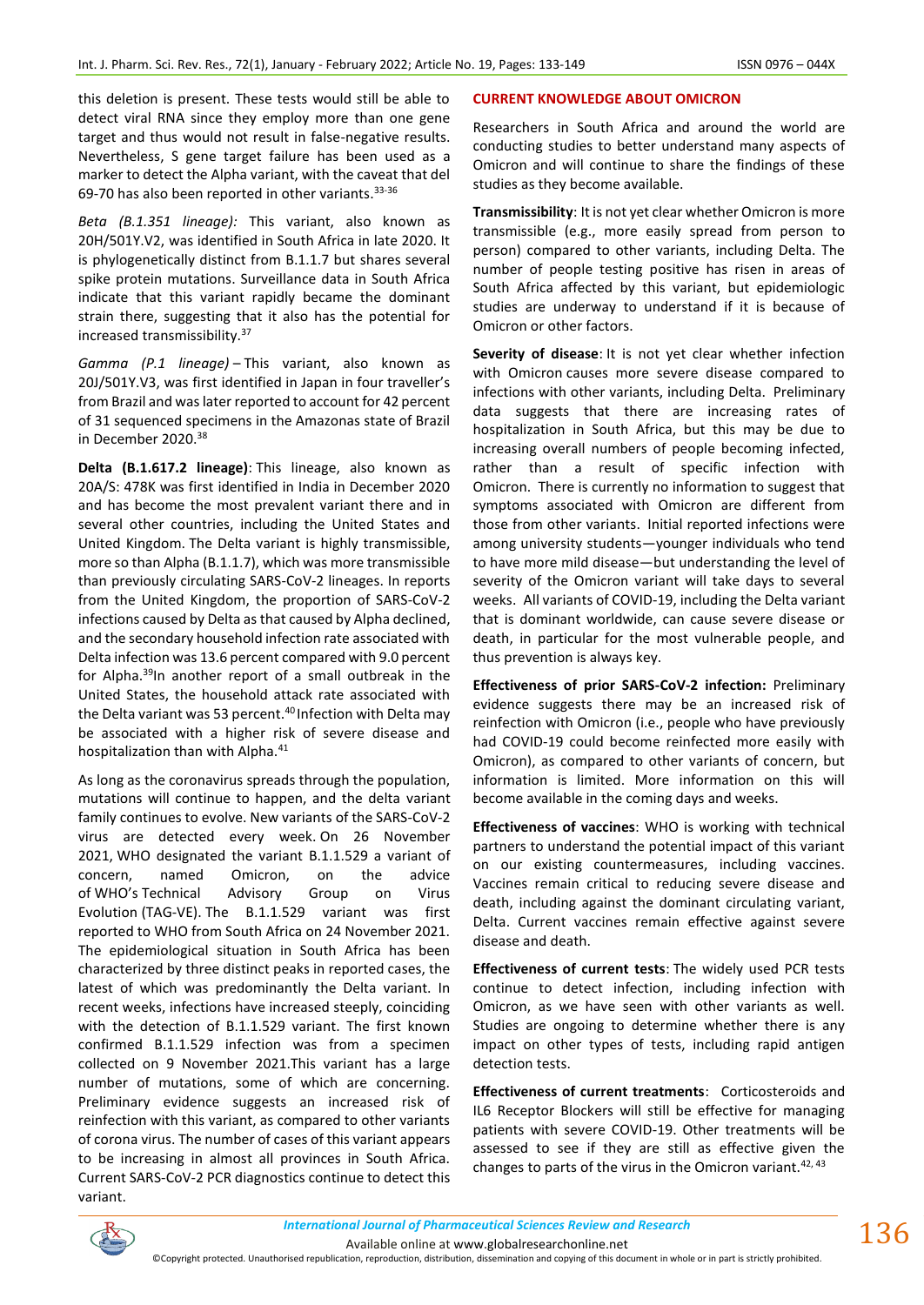

**Figure 4:** Classification of human corona viruses

## **PATHOPHYSIOLOGY**

## **First phase (early phase of infection)**

During the early phase of infection, SARS-CoV-2 infiltrates the lung parenchyma and starts proliferation. ACE2 and TMPRSS2 play crucial roles in cellular entry of SARS-CoV-2, similar to that of SARS-CoV. The S1 subunit of the spike protein attaches to cellular ligand ACE2 on the host cell surface. Cellular protease priming by TMPRSS2 facilitates S1/S2 subunit cleavage of spike protein and the S2ʹ subunit allows the fusion of the virus through the host cell membranes. The virus through the host cell membranes Coronavirus genome replication and transcription take place at cytoplasmic membranes after cell entry. The replicas complex mediates the continuous and discontinuous synthesis of RNA, 16 viral subunits and numbers of cellular proteins were then generated. Unlike other RNA viruses, the replicas complex only presented in SARS-CoV-2 for numbers of RNA processing enzymes employment, including putative sequence-specific endoribonuclease, 3ʹ -to- 5ʹ exoribonuclease, 2ʹ-O-ribose methyl transferase, ADP ribose 1'- phosphatase etc.<sup>44</sup>

## **Second phase (pulmonary phase)**

Pulmonary phase is characterized by the presence of inflammatory response, tissue damage, and respiratory failure. The viral entry in human lung tissues induced mild upper respiratory tract dysfunction in most cases [18]. Scientists believed that viral replication and budding triggers type 2 alveolar cells to undergo apoptosis and epithelial regeneration of cells, similar to that of SARS-CoV. Although matches the Berlin definitions of serve state, COVID-19 induced respiratory failure showed different features from that of typical ARDS. ARDS is a complex clinical syndrome of acute respiratory failure developed from non-cardiogenic pulmonary edema. Diffuse alveolar damage with fibrin rich hyaline membrane and a few multinucleated giant cells are presented. Reduced ability of epithelium repairing and mucociliary clearance in elderly deteriorate the condition quickly, and eventually death.<sup>45-47</sup>

## **Third phase (hyper inflammation phase**)

Hyper inflammation phase is characterized by the presence of systemic inflammation and damage of distant organs because of the increased host inflammatory response and hypercoagulable state, resulting in multiorgan failure (MOF). High leukocyte number with lymphopenia and increased levels of plasma pro-inflammatory cytokines were observed, especially higher levels of IL-2, IL-6, IL-7, IL-10, C-reactive protein (CRP), granulocyte-colony stimulating factor (G-CSF), interferon-gamma inducible protein (IP) 10, monocyte chemo attractant protein (MCP) 1, macrophage inflammatory protein (MIP) 1α, and tumour necrosis factor (TNF)  $\alpha$  in COVID-19 patients with severe condition.<sup>45, 48</sup>

#### **SIGNS AND SYMPTOMS**

Most people infected with the virus will experience mild to moderate respiratory illness and recover without requiring special treatment. However, some will become seriously ill and require medical attention. Older people and those with underlying medical conditions like cardiovascular disease, diabetes, chronic respiratory disease, or cancer are more likely to develop serious illness. Anyone can get sick with COVID-19 and become seriously ill or die at any age.

[Symptoms of COVID-19](https://en.wikipedia.org/wiki/Symptoms_of_COVID-19) are variable, but often include fever, cough, headache, fatigue, [breathing difficulties,](https://en.wikipedia.org/wiki/Breathing_difficulties) and [loss of smell](https://en.wikipedia.org/wiki/Anosmia) and [taste.](https://en.wikipedia.org/wiki/Ageusia) Symptoms may begin one to fourteen days [after exposure](https://en.wikipedia.org/wiki/Incubation_period) to the virus. At least a third of people who are infected [do not develop noticeable](https://en.wikipedia.org/wiki/Asymptomatic)  [symptoms](https://en.wikipedia.org/wiki/Asymptomatic) of those people who develop symptoms noticeable enough to be classed as patients, most (81%) develop mild to moderate symptoms (up to mild [pneumonia\)](https://en.wikipedia.org/wiki/Pneumonia), while 14% develop severe symptoms [\(dyspnea,](https://en.wikipedia.org/wiki/Dyspnea) [hypoxia,](https://en.wikipedia.org/wiki/Hypoxia_(medical)) or more than 50% lung involvement on imaging), and 5% suffer critical symptoms [\(respiratory](https://en.wikipedia.org/wiki/Respiratory_failure)  [failure,](https://en.wikipedia.org/wiki/Respiratory_failure) [shock,](https://en.wikipedia.org/wiki/Shock_(circulatory)) or [multiorgan dysfunction\)](https://en.wikipedia.org/wiki/Organ_dysfunction). [Older people](https://en.wikipedia.org/wiki/Older_people) are

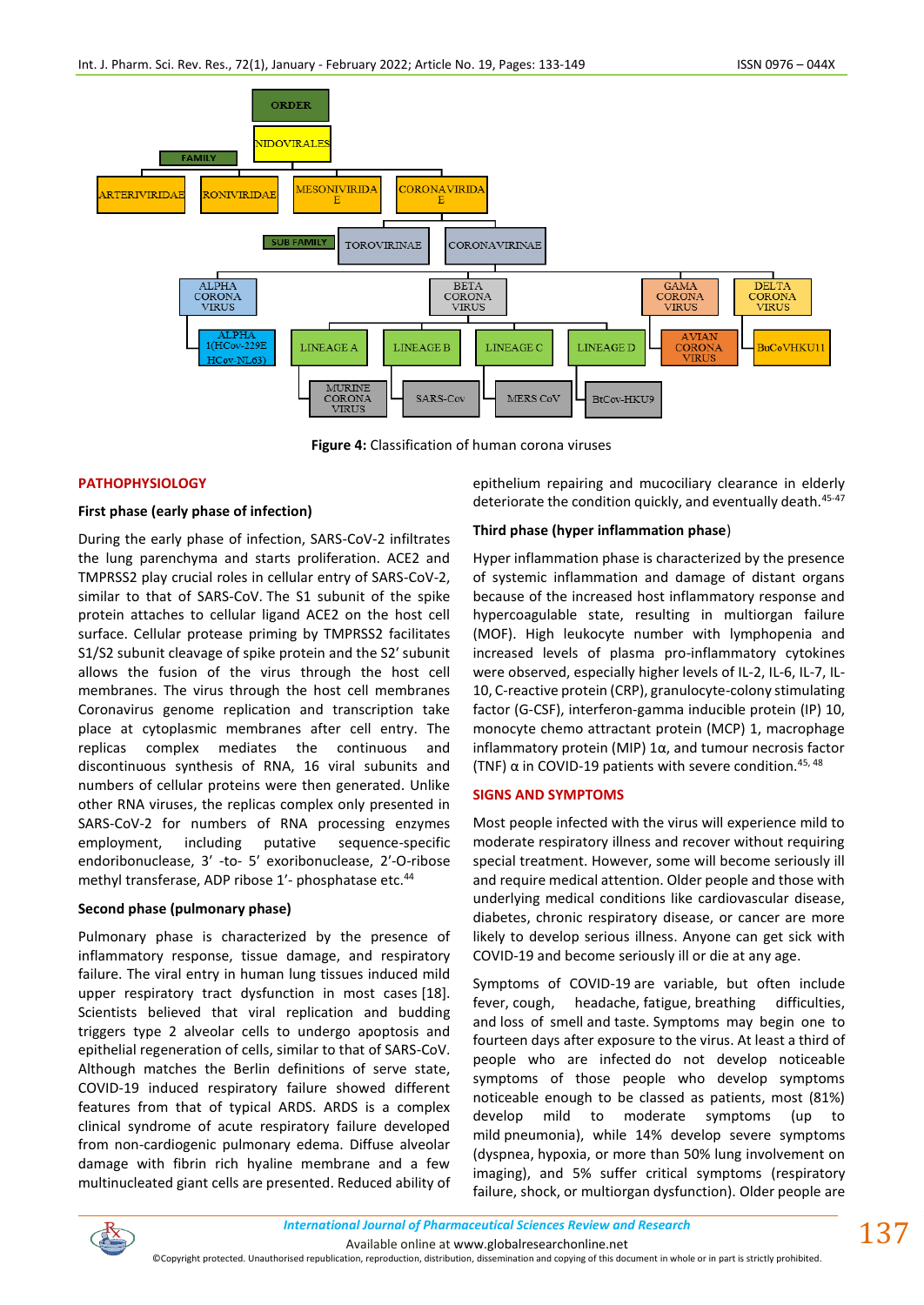at a higher risk of developing severe symptoms. Some people continue to experience a range of effects [\(long](https://en.wikipedia.org/wiki/Long_COVID)  [COVID\)](https://en.wikipedia.org/wiki/Long_COVID) for months after recovery, and damage to organs has been observed. Multi-year studies are underway to further investigate the long-term effects of the disease.



**Figure 5:** Pathophysiology and treatment strategies for COVID-19

Common symptoms include headache, loss of smell and taste, nasal congestion and runny nose, cough, [muscle pain,](https://en.wikipedia.org/wiki/Muscle_pain) sore throat, [fever,](https://en.wikipedia.org/wiki/Fever) diarrhoea, and [breathing difficulties.](https://en.wikipedia.org/wiki/Breathing_difficulties) People with the same infection may have different symptoms, and their symptoms may change over time. Three common clusters of symptoms have been identified: one respiratory symptom cluster with cough, [sputum,](https://en.wikipedia.org/wiki/Sputum) shortness of breath, and fever; a musculoskeletal symptom cluster with muscle and joint pain, headache, and fatigue; a cluster of digestive symptoms with abdominal pain, vomiting, and diarrhoea. In people without prior ear, nose, and throat disorders, [loss of](https://en.wikipedia.org/wiki/Hypogeusia)  [taste](https://en.wikipedia.org/wiki/Hypogeusia) combined with [loss of smell](https://en.wikipedia.org/wiki/Hyposmia) is associated with COVID-19 and is reported in as many as 88% of cases.<sup>49-53</sup>

#### **TRANSMISSION**

The disease is mainly transmitted via the respiratory route when people inhale droplets and small airborne particles (that form an aerosol) that infected people exhale as they breathe, talk, cough, sneeze, or sing. Infected people are more likely to transmit COVID-19 when they are physically close. However, infection can occur over longer distances, particularly indoors. Infectivity can occur 1-3 days before the onset of symptoms. Infected persons can spread the disease even if they are pre-symptomatic or asymptomatic. Most commonly, the peak viral load in upper respiratory tract samples occurs close to the time of symptom onset and declines after the first week after symptoms begin. Person-to-person spread is the main mode of SARS-CoV-2 transmission.54-56

**Route of person-to-person transmission**- Direct person to person respiratory transmission is the essential method for transmission of severe acute respiratory syndrome Covid 2 (SARS-CoV-2).<sup>57</sup> It is thought to happen essentially through short close contact (i.e., inside roughly six feet or two meters) by means of respiratory particles; infection delivered in the respiratory secretions when an individual with contamination hacks, sniffles, cough, sneeze, or talks can infect someone else in case it is breathed in or connects with the mucous membranes. Disease may likewise happen in case an individual's hands are polluted by these discharges or by contacting surfaces and afterward they contact their eyes, nose, or mouth, surfaces are not idea to be a significant course of transmission.<sup>58, 59</sup>

SARS-CoV-2 has been detected in non-respiratory specimens, including stool, blood, ocular secretions, and semen, but the role of these sites in transmission is uncertain.60-62 Several reports have described detection of SARS-CoV-2 RNA from stool specimens, even after viral RNA could no longer be detected from upper respiratory specimens, and replicative virus has been cultured from stool in rare cases.<sup>63</sup> Scattered reports of clusters in a residential building and in a dense urban community with poor sanitation have suggested the possibility of transmission through aerosolization of virus from sewage drainage. However, according to a joint WHO-China report, transmission through the fecal-oral route did not appear to be a significant factor in the spread of infection.<sup>64, 65</sup>

Recognition of SARS-CoV-2 RNA in blood has additionally been accounted for in some however not all investigations that have tried for it. There is also no evidence that SARS-CoV-2 can be transmitted through contact with nonmucous membrane sites (e.g., abraded skin).  $66, 67$ 

**Viral shedding and period of infectiousness** - The exact span during which a person with SARS-CoV-2 disease can

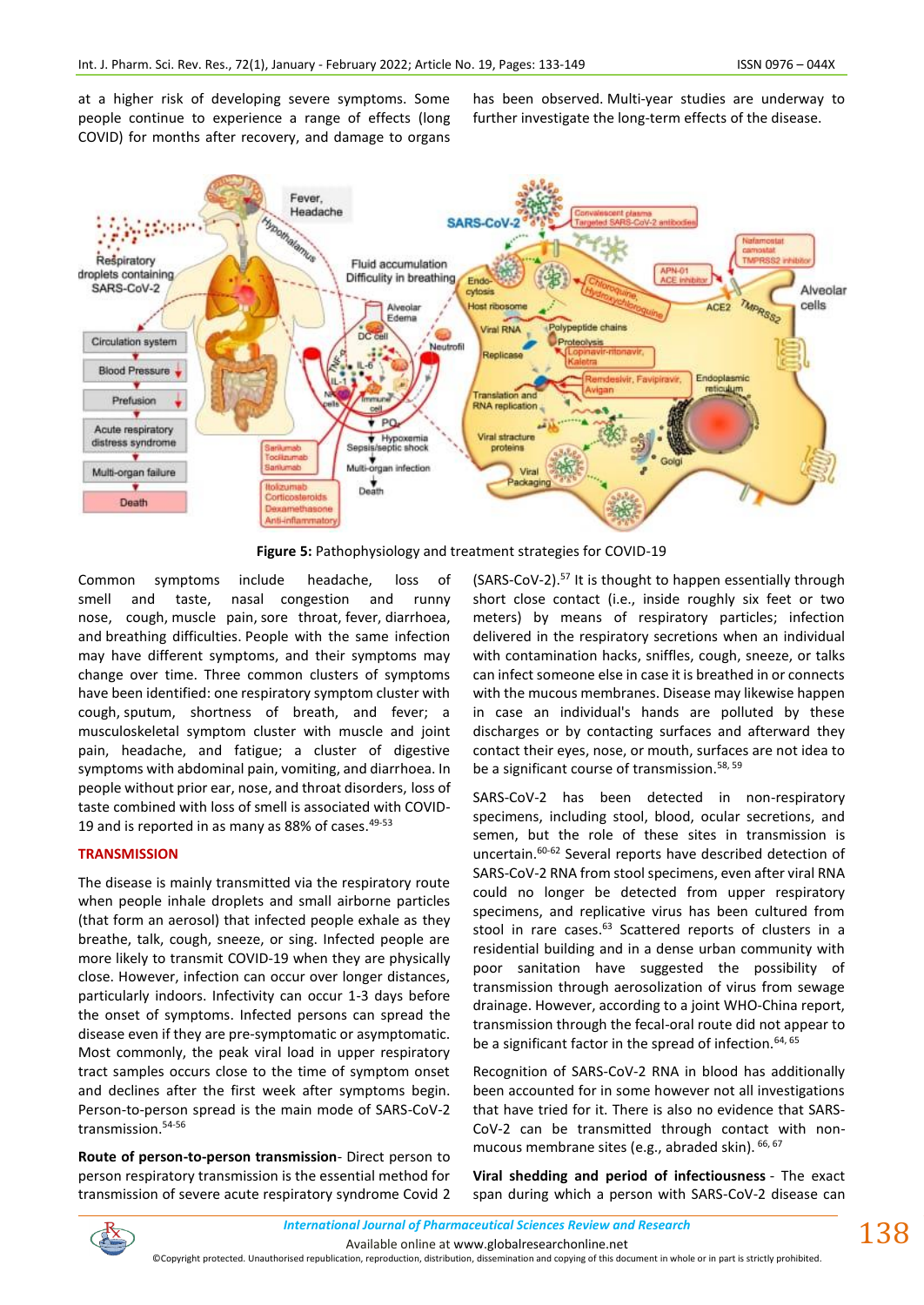transmit contamination to others is questionable. The possibility to communicate SARS-CoV-2 starts preceding the advancement of indications and is most elevated right off the bat throughout sickness; the danger of transmission diminishes from there on. Transmission after 7 to 10 days of illness is unlikely, particularly for otherwise immune competent patients with no severe infection.<sup>66</sup>

*Period of greatest infectiousness* - Infected individuals are more likely to be in the earlier stages of illness when viral RNA levels from upper respiratory specimens are the highest. One modeling study, in which the mean serial interval between the onset of symptoms among 77 transmission pairs in China was 5.8 days, estimated that infectiousness peaked between two days before and one day after symptom onset and declined within seven days.<sup>68-</sup> 70

**Risk of transmission depends on exposure type** - The risk of transmission from a person with SARS-CoV-2 disease differs by the sort and length of openness, utilization of preventive measures, and reasonable individual elements (e.g., the measure of infection in respiratory discharges).<sup>71</sup> Numerous people don't send SARS-CoV-2 to any other individual, and epidemiologic information recommends that the minority of list cases bring about most of auxiliary diseases.72-74

In health care settings when personal protective equipment was not used (including hospitals and long-term care facilities).75,76 In other congregate settings where individuals are residing or working in close quarters (e.g., cruise ships, homeless shelters, detention facilities, college dormitories and food processing facilities).<sup>77-80</sup>

The risk of transmission in outside settings seems, by all accounts, to be generously lower than inside, even though information is restricted. In any case, close contact with a person with COVID-19 remaining parts a danger outside.<sup>81</sup>

**Asymptomatic or presymptomatic transmission**-Transmission of SARS-CoV-2 from individuals with infection but no symptoms (including those who later developed symptoms and thus were considered presymptomatic) has been well documented.82-84 The biologic reason for this is upheld by a study of a SARS-CoV-2 episode in a drawn-out care office, in which irresistible infection was refined from RT-PCR-positive upper respiratory lot examples in presymptomatic and asymptomatic patients as ahead of schedule as six days preceding the improvement of common manifestations.<sup>85</sup> The levels and length of viral RNA in the upper respiratory parcel of asymptomatic patients are likewise like those of suggestive patients.<sup>86</sup>

In any case, asymptomatic or presymptomatic people are more averse to segregate themselves from others, and the degree to which transmission from such people adds to the pandemic is questionable. A CDC displaying concentrate on assessed that 59% of transmission could be credited to people without manifestations: 35% from presymptomatic people, and 24 percent from the individuals who stayed asymptomatic.<sup>87</sup>

**Environmental contamination** - Virus present on contaminated surfaces may be another source of infection if susceptible individuals touch these surfaces and then transfer infectious virus to mucous membranes in the mouth, eyes, or nose. The recurrence and relative significance of this kind of transmission are dubious, albeit polluted surfaces are not idea to be a significant wellspring of transmission. It very well might be almost certain a possible wellspring of disease in settings where there is substantial viral tainting (e.g., in a contaminated person's family or in medical care settings). <sup>88</sup>

**Risk of animal contact-** SARS-CoV-2 infection is thought to have initially been communicated to people from a creature have, yet the continuous danger of transmission through creature contact is dubious. There are no proofs recommending creatures (counting tamed creatures) are a significant wellspring of disease in people.<sup>89</sup>

## **IMMUNE RESPONSES FOLLOWING INFECTION**

Protective SARS-CoV-2-specific antibodies and cellmediated responses are induced following infection. Evidence suggests that some of these responses can be detected for at least a year following infection.

*Humoral immunity*- Following infection with SARS-CoV-2, most of patients foster recognizable serum antibodies to the receptor-restricting area of the viral spike protein and related killing action.<sup>90, 91</sup> Nonetheless, the greatness of counter acting agent reaction might be related with seriousness of sickness, and patients with gentle disease may not mount noticeable killing antibodies. Killing movement has been related with assurance from ensuing disease.<sup>92</sup> perceptible restricting antibodies, which by and large connect with killing movement, are additionally connected with a diminished danger of SARS-CoV-2 reinfection.<sup>93</sup>

*Cell-mediated immunity* –Studies have additionally distinguished SARS-CoV-2-explicit CD4 and CD8 T cell reactions in patients who had recuperated from COVID-19 and in people who had gotten COVID-19 inoculation, which propose the potential for a solid T cell invulnerable reaction.<sup>94</sup> Studies have additionally distinguished SARS-CoV-2-explicit CD4 and CD8 T cell reactions in patients who had recuperated from COVID-19 and in people who had gotten COVID-19 inoculation, which propose the potential for a solid T cell invulnerable reaction. $95$  Antibodies that neutralize SARS-CoV-2 and SARS-CoV-2-responsive CD4 T cells have been distinguished in certain people without known openness to SARS-CoV-2, and a portion of these give off an impression of being cross-receptive with antigens from normal cold Covid's.<sup>96</sup> Regardless of whether these prior invulnerable reactions sway the danger or the seriousness of COVID-19 and whether they will impact COVID-19 antibody reactions stay obscure.

**Risk of reinfection**- The short-term risk of reinfection (e.g., within the first several months after initial infection) is low. Prior infection reduces the risk of infection in the subsequent six to seven months by 80 to 85 percent.  $97$ 

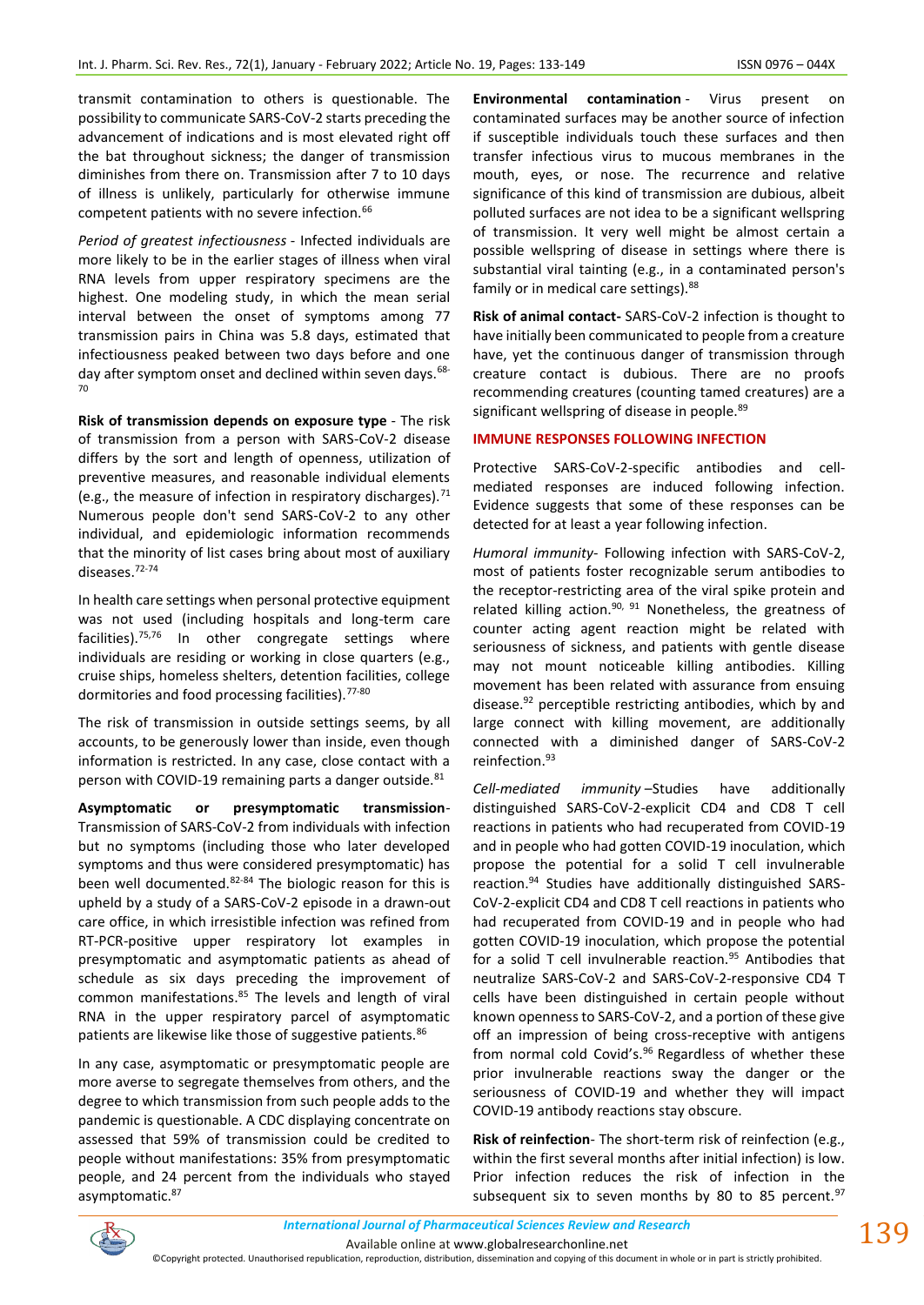Reinfection with variations of concern (like B.1.351, which is less defenceless to killing antibodies created against wildtype infection) has been archived following disease with wild-type infection, yet the general risk of reinfection with such variations is dubious.<sup>98</sup> Irregular instances of affirmed reinfection utilizing sequencing information have been depicted all through the world.<sup>99</sup> In a portion of these cases, the subsequent disease was asymptomatic or milder than the main, raising the likelihood that insusceptibility from an underlying contamination may lessen the seriousness of a reinfection regardless of whether it forestall it. Nonetheless, not all instances of implied reinfection have been less serious than the underlying disease, and something like one lethal reinfection has been accounted for in a patient going through B cell-draining treatment and chemotherapy.<sup>100</sup>



**Figure 6:** A potential complications of COVID-19 on other organ systems

## **PREVENTION**

To prevent the spread of COVID-19:

- Maintain a safe distance from others (at least 1 metre), even if they don't appear to be sick.
- Wear a mask in public, especially indoors or when physical distancing is not possible.
- Choose open, well-ventilated spaces over closed ones. Open a window if indoors.
- Clean your hands often. Use soap and water, or an alcohol-based hand rub.
- Get vaccinated when it's your turn. Follow local guidance about vaccination.
- Cover your nose and mouth with your bent elbow or a tissue when you cough or sneeze. Stay home if you feel unwell.
- If you have a fever, cough and difficulty breathing, seek medical attention. Call in advance so your healthcare provider can direct you to the right health

facility. This protects you and prevents the spread of viruses and other infections.

Masks properly fitted masks can help prevent the spread of the virus from the person wearing the mask to others. Masks alone do not protect against COVID-19 and should be combined with physical distancing and hand hygiene.

If people group transmission of serious intense respiratory disorder Covid 2 (SARS-CoV-2) is available, occupants are by and large urged to rehearse social removing by staying away from swarms and keeping a separation of six feet (two meters) from others when in open. Specifically, people ought to keep away from close contact with sick people. People are likewise urged to wear covers when out openly. Tenacious hand washing, especially in the wake of contacting surfaces out in the open, utilization of hand sanitizer that contains essentially 60% liquor is a sensible other option if the hands are not apparently filthy. The significance of hand cleanliness was outlined by a review wherein bodily fluid examples immunized with refined SARS-CoV-2 infection were applied to human skin gathered

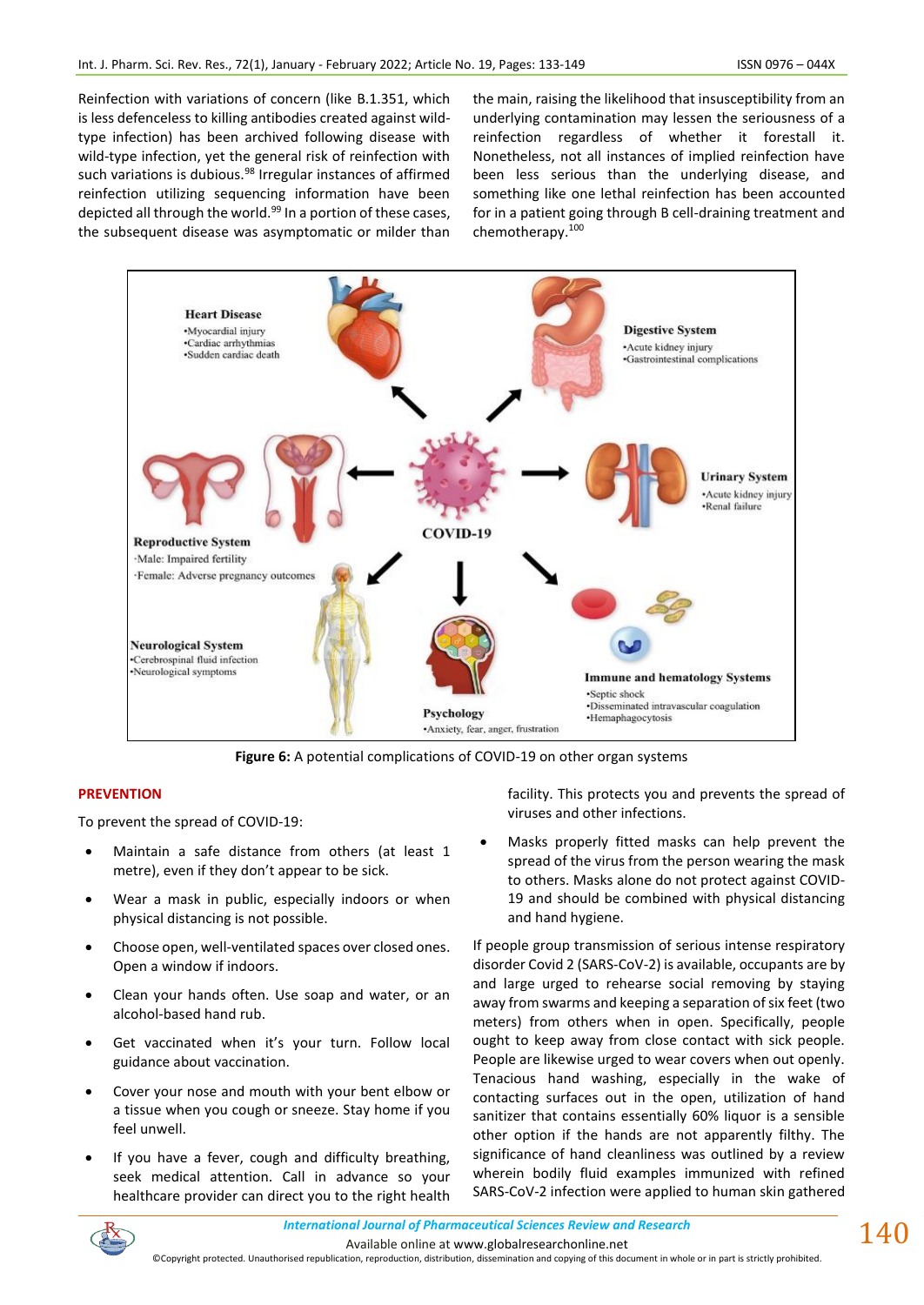from examination. SARS-CoV-2 stayed reasonable on the skin for around nine hours yet was totally inactivated inside 15 seconds of openness to 80% alcohol. Respiratory hygiene (e.g., covering the cough or sneeze), avoiding touching the face (eyes, nose, and mouth) is another measure.<sup>101</sup>

The American Academy of Ophthalmology suggests that people not wear contact lenses, because they make people touch their eyes more frequently.<sup>102</sup> cleaning and sanitizing articles and surfaces that are as often as possible contacted. The United States Centres for Disease Control and Prevention (CDC) has given direction on sanitization in the home setting; a rundown of Environmental Protection Agency-enrolled items can be viewed as here. These measures should be followed by all individuals when there is community transmission of SARS-CoV-2 but should be emphasized for older adults and individuals with chronic medical conditions. While educating patients on the utilization with respect to veils, clinicians should advise them to try not to contact the eyes, nose, and mouth when putting on luminating the cover, to rehearse hand cleanliness previously, then after the fact taking care of the veil, and to wash material covers regularly. Clinicians ought to likewise accentuate that the veil doesn't decrease the significance of other preventive measures, for example, social separating and hand cleanliness. Patients can likewise be advised that covers have not been related with hindrance in gas trade, incorporating among patients with basic lung sickness.103, 104

*Source control* – A few examinations support the utilization of covers to give source control and lessen transmission locally.105-107 In a review investigation of 124 patients with affirmed COVID-19 and their families in Beijing, China, optional transmission happened in 41 families; utilization of veils by relatives (counting the list patient) before sickness beginning in the record patient was freely connected with a decreased danger of disease.<sup>108</sup> The kind of veil utilized (clinical or material) was not indicated.

*Prevent exposure* - Mask wearing locally may likewise be related with assurance for the wearer. In a report of 382 help individuals who were reviewed about close to home preventive procedures in the setting of a SARS-CoV-2 flareup on a United States Navy plane carrying warship, selfreport of wearing a face cover was freely connected with a lower probability of disease (chances proportion [OR] 0.3), as were keeping away from normal regions (OR 0.6) and noticing social removing (OR 0.5).<sup>109</sup>

*Filtration efficacy* - Filtering facepiece respirators (FFR) have the most noteworthy filtration adequacy. In the United States, the prototypical FFR is the N95 respirator, which channels somewhere around 95% of 0.3 micrometre particles. Clinical covers have lower filtration viability, which relies upon how intently the veil lies against the face. In one review, clinical covers with ties versus ear circles sifted 72 and 38 percent of particles, individually (around 0.02 to 3.00 micrometres). $110$  Despite the variability in filtration efficacy of different masks (respirators, medical masks, cloth masks) in experimental settings, data on clinical efficacy differences in preventing transmission of SARS-CoV-2 are lacking.

**Other face protection**- Despite the fact that eye assurance is suggested in medical services settings, the job of face safeguards or goggles notwithstanding veils to additionally diminish the danger of contamination locally is dubious. $111$ Albeit one review recommended that the extent of hospitalized patients with COVID-19 who utilized eyeglasses every day was lower than that assessed for everyone, eyeglasses are by and large thought to be inadequate for eye security.<sup>112</sup>

**Social/physical distancing**- In locations where there is community transmission of SARS-CoV-2 (including throughout the United States), individuals are advised to practice social or physical distancing in both indoor and outdoor spaces by maintaining a minimum distance from other people outside their household. Physical distancing is likely independently associated with a reduced risk of SARS-CoV-2 transmission.<sup>113, 114</sup>

**Screening in high-risk settings** - Screening for SARS-CoV-2 disease with sequential viral testing is prescribed in long haul care offices to rapidly distinguish cases so that tainted people can be separated, contacts can be isolated, and flare-ups can be forestalled.<sup>115</sup>

**Other public health measures** - On January 30, 2020, the WHO announced the COVID-19 flare-up a general wellbeing crisis of worldwide concern and, in March 2020, started to portray it as a pandemic to underline the weightiness of the circumstance and urge all nations to make a move in distinguishing disease and forestalling spread.<sup>115</sup>

- Social/physical distancing orders
- Stay-at-home orders
- School, venue, and nonessential business closure
- Bans on public gatherings
- Travel restriction with exit and/or entry screening
- Aggressive case identification and isolation (separating individuals with infection from others)
- Contact tracing and quarantine (separating individuals who have been exposed from others)

**Post-exposure management**- In region where SARS-CoV-2 is predominant, all inhabitants ought to be urged to remain alert for side effects and practice proper preventive measures to decrease the danger of disease.

**Testing and quarantine-**Testing and quarantine is strategies to quickly identify secondary infections in an exposed individual and reduce the risk of that individual exposing others before an infection is recognized**.**

*For unvaccinated individuals: Every day checking for fever, hack, or dyspnoea for 14 days. People who foster such signs or indications should remain at home and avoid* 

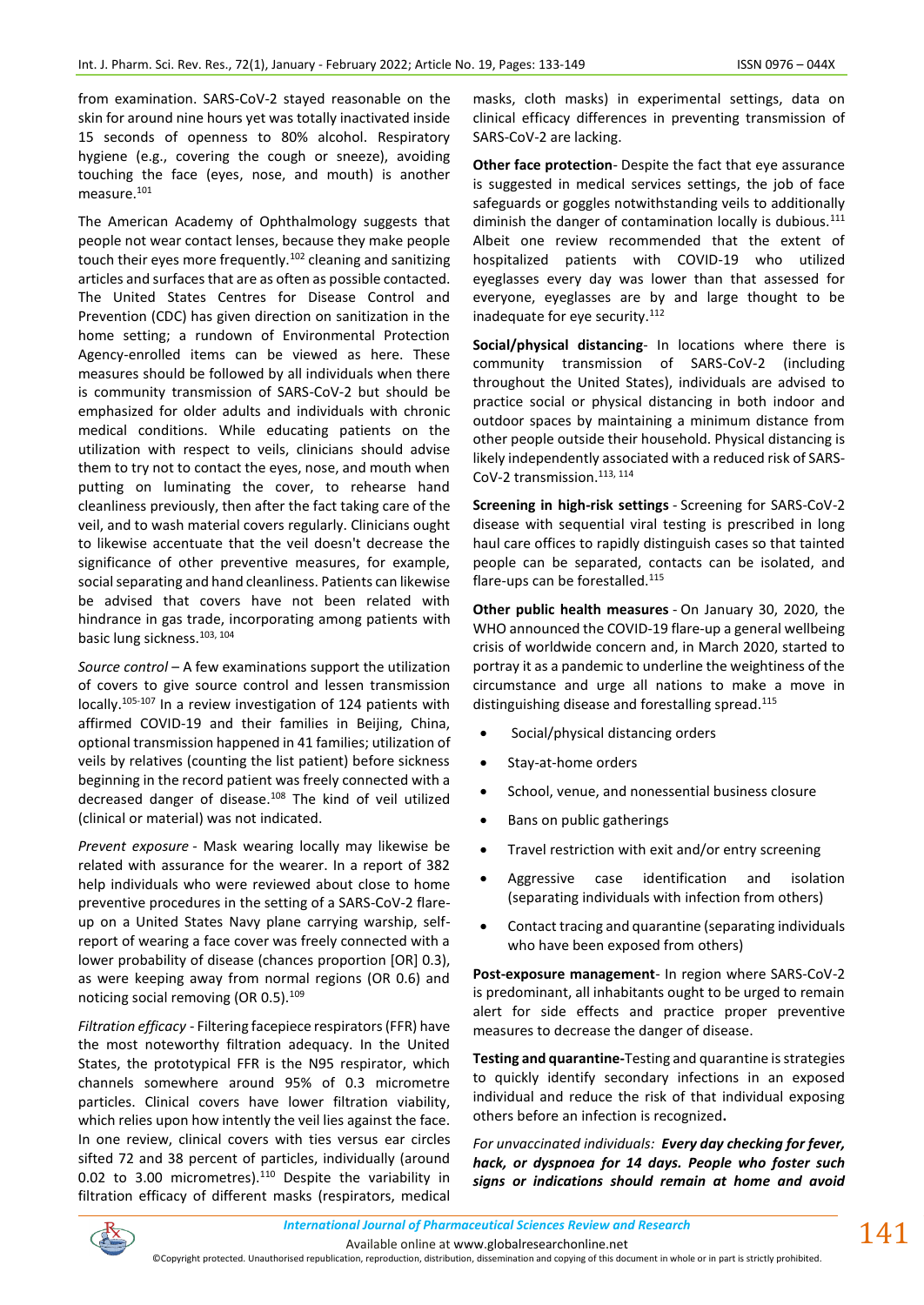*others, remembering those for their family, in case they are not doing as such as of now (as underneath), and contact their clinical suppliers.*

*Self-quarantine at home, with maintenance of at least six feet (two meters) from others always. They should avoid contact with individuals at high risk for severe illness. The preferred quarantine period is 14 days following the date of the keep going openness (since the singular remaining parts asymptomatic) and depends on the brooding time frame for SARS-CoV-2 contamination. A seven-day quarantine period, provided that the individual remained asymptomatic throughout and has a negative NAAT or antigen SARS-CoV-2 test within 48 hours of the planned end of quarantine. 116*

*For vaccinated individuals:* Completely immunized people are excluded from oneself quarantine ideas above however ought to get tried 3 to 5 days following openness and wear a veil in broad daylight for 14 days or until the test is contrary. They ought to likewise proceed to self-screen for fever and indications for 14 days following openness and go through assessment if highlights of COVID-19 create.<sup>117</sup>

**Post-exposure prophylaxis for select:** In the United States, the FDA has given a crisis use approval (EUA) to utilize the monoclonal counter acting agent mixes casirivimabimdevimab or bamlanivimab-etesevimab to forestall SARS-CoV-2 disease in select people more than 12 years old. $118$ , 119

#### **The doses for post-exposure prophylaxis are:**

Casirivimab (600mg) - imdevimab (600mg) as a single subcutaneous injection or intravenous infusion.

| Bamlanivimab 700 mg plus etesevimab 1400 mg                            |  |  |  |
|------------------------------------------------------------------------|--|--|--|
| administered together as a single intravenous infusion. <sup>120</sup> |  |  |  |

**Table 3:** Vaccination Status of some countries by worldwide.<sup>22, 23</sup>

| Country                  | <b>Doses</b><br>given | <b>Fully</b><br>vaccinated | $%$ Of<br>population<br>fully<br>vaccinated |
|--------------------------|-----------------------|----------------------------|---------------------------------------------|
| India                    | 121Cr                 | 43Cr                       | 31.2%                                       |
| China<br>(Mainland)      | 233Cr                 | 107Cr                      | 74.30%                                      |
| <b>United States</b>     | 45.4Cr                | 19.5Cr                     | 59.1%                                       |
| <b>Brazil</b>            | 29.8Cr                | 12.8Cr                     | 60.4%                                       |
| <b>Indonesia</b>         | 23.1Cr                | 9.31Cr                     | 34.0%                                       |
| Japan                    | 19.7Cr                | 9.69Cr                     | 77.0%                                       |
| <b>Mexico</b>            | 13.2Cr                | 6.46Cr                     | 50.1%                                       |
| <b>Russia</b>            | 12.4Cr                | 5.55Cr                     | 38.5%                                       |
| <b>Pakistan</b>          | 12.2Cr                | 4.98Cr                     | 22.6%                                       |
| Germany                  | 12Cr                  | 5.68Cr                     | 68.2%                                       |
| <b>Turkey</b>            | 12Cr                  | 5.03Cr                     | 59.6%                                       |
| <b>United</b><br>Kingdom | 11.4Cr                | 4.63Cr                     | 68.8%                                       |
| <b>France</b>            | 10.4Cr                | 4.69Cr                     | 69.6%                                       |
| Iran                     | 10.2Cr                | 4.47Cr                     | 53.2%                                       |
| Italy                    | 9.51Cr                | 4.4Cr                      | 73.8%                                       |
| <b>Bangladesh</b>        | 9.27Cr                | 3.57Cr                     | 21.7%                                       |
| <b>Philippines</b>       | 7.85Cr                | 4.39Cr                     | 40.0%                                       |
| Argentina                | 6.71Cr                | 2.9Cr                      | 63.9%                                       |



Figure 7: The Percentage of Vaccination by worldwide population.<sup>22, 23</sup>



*International Journal of Pharmaceutical Sciences Review and Research International Journal of Pharmaceutical Sciences Review and Research* Available online a[t www.globalresearchonline.net](http://www.globalresearchonline.net/)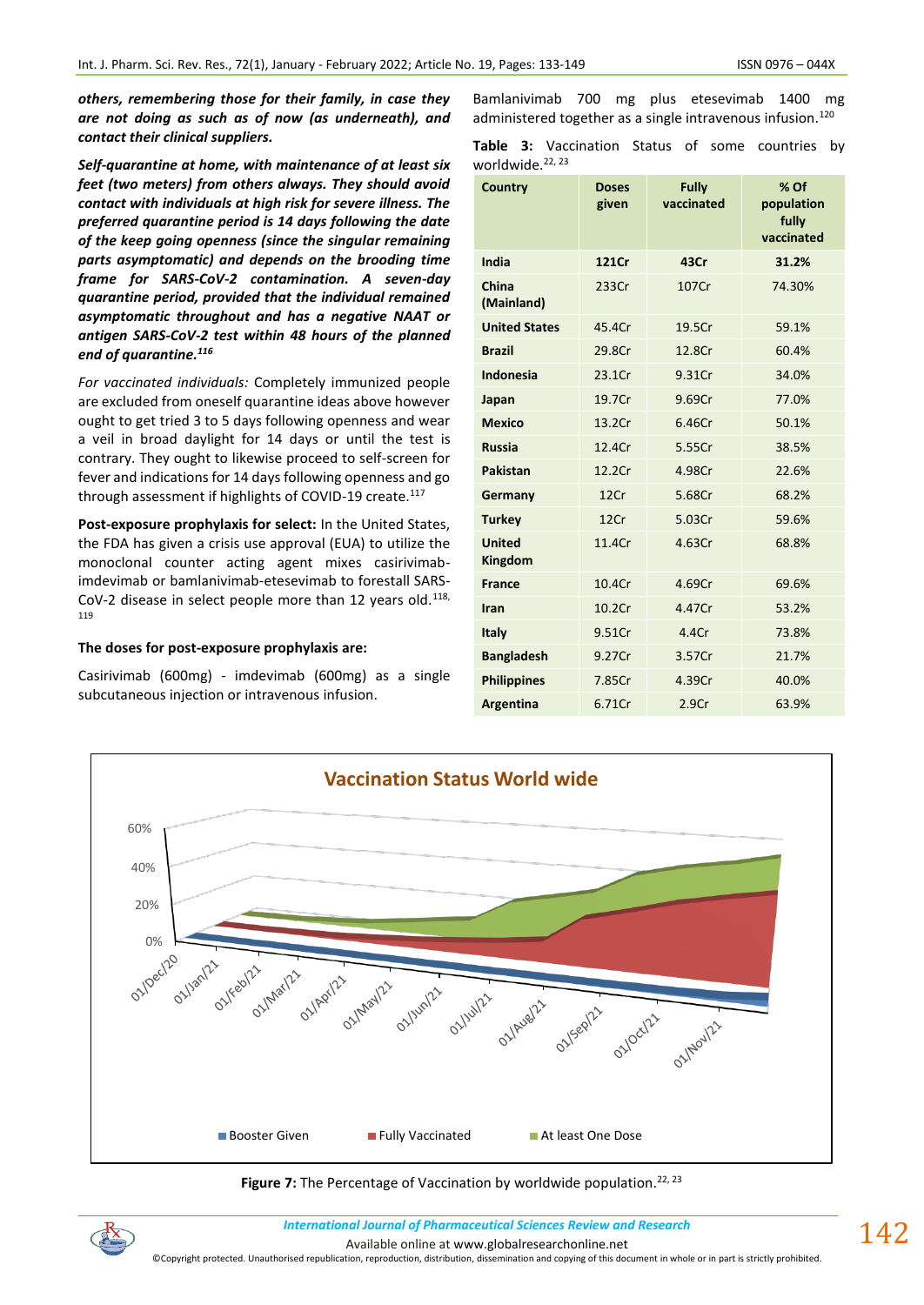## **DIAGNOSTIC TESTS**

There are different types of coronavirus tests that can be done:

**Swab Test** – In this case, a special swab is used to take a sample from your nose or throat.<sup>121</sup>

**Nasal aspirate** – In this case, a saline solution will be injected into your nose and, then a sample is taken with a light suction

**Tracheal aspirate** – In this case, a thin tube with a torch, also known as a bronchoscope, is put into your mouth to reach your lungs from where a sample is collected.

**Sputum Test** – Sputum is thick mucus that gets accumulated in the lungs and comes out with a cough. During this test, you're required to cough up sputum in a special cup or a swab is used to take a sample from your nose.

**Blood test** – In this case, a blood sample is taken from a vein in the arm.<sup>122</sup>

**Rapid diagnostic tests based on antigen detection-** A rapid test has also been started for the COVID-19, which involves taking samples from the nose, throat, and lungs. A rapid diagnostic test (RDT) of a sample of the respiratory tract of a person helps to detect the viral proteins (antigens) related to the COVID-19 virus. This ensures a speedy and accurate diagnosis, and its usage is CDC-approved.<sup>123</sup>

**Rapid diagnostic tests based on host antibody detection-**This test detects the presence of antibodies in the blood of COVID-19 infected people. The strength of antibody response depends on several factors like age, medications, infections, and severity of disease etc. Before the test, the concerned health professionals may request you to wear a mask during the test. In case there are any other steps that need to be taken, the healthcare professional can communicate that to you.<sup>124</sup>

#### **Some other tests for corona virus:**

- Polymerase chain reaction (PCR) tests are sent away to a lab to diagnose disease
- Lateral flow tests (LFTs) can diagnose Covid-19 on the spot, but aren't as accurate as PCR tests
- Antibody (or serology) tests can't diagnose active infection, but they can help to tell if a person has immunity to Covid-19

#### **RT-PCR TEST**

PCR tests are used to directly screen for the presence of viral RNA, which will be detectable in the body before antibodies form or symptoms of the disease are present. This means the tests can tell whether someone has the virus very early on in their illness. During Covid-19 PCR testing, substances known as reverse transcriptase or DNA polymerase are added to a nasopharyngeal sample in a lab. These substances work to make numerous copies of any viral RNA that may be present. This is so that enough copies

of the RNA are present to signal a positive result, as specifically designed primers and probes attach themselves to sequences of the genetic code of the virus to signal that a pathogen has been found. "PCR gives us a good indication of who is infected," says University of Sussex senior lecturer in microbiology Dr Edward Wright. "They can be isolated and get in contact with people they've been in touch with so they can be quarantined too, just in case. That's the true advantage of the current major diagnostic tests; you can break that transmission chain and get a clearer picture of what's happening. "By scaling PCR testing to screen vast swathes of nasopharyngeal swab samples from within a population, public health officials can get a clearer picture of the spread of a disease like Covid-19. However, PCR still has its caveats. These types of Covid-19 test need to be sent away to a laboratory for analysis, meaning it can take days for people to find out their results.<sup>125, 126</sup>

## **LFT TEST**

LFTs are like PCR tests, in that they're both types of antigen test, designed to pick up active Covid-19 infection rather than antibodies to the disease. With a Covid-19 LFT, a nasopharyngeal sample is placed on a small absorbent pad, which is then drawn along the pad via a capillary line to a strip coated in antibodies, which bind to SARS-Cov-2 proteins. If these proteins are present, this will show as a coloured line on the test, indicating infection. The major benefit of LFTs over PCRs is that they do not need to be sent away for confirmation, and instead provide results within 15 to 30 minutes. However, what they gain in speed they sacrifice in accuracy.

A [review of 64 studies](https://www.bmj.com/content/372/bmj.n823#:~:text=In%20uninfected%20people%20the%20tests,have%20yet%20to%20be%20published) from Europe and the US showed a wide variance in accuracy between different brands of LFT. The review also found that the tests were far better at identifying Covid-19 in people who had symptoms than those who did not. LFT sensitivity in symptomatic people ranged from 34% to 88%, with an average accuracy of 72%. In people without symptoms the LFTs correctly identified an average of 58% of those who were infected. While the use of LFTs for [mass asymptomatic screening](https://www.medicaldevice-network.com/news/england-lft/) has been encouraged in countries like the UK, experts have [cast](https://www.medicaldevice-network.com/news/mass-testing-covid-19/)  [doubt](https://www.medicaldevice-network.com/news/mass-testing-covid-19/) on how useful these types of Covid-19 test really are in this context.<sup>127, 128</sup>

#### **ANTIBODY TEST**

"An antibody test tells us what proportion of the population has been infected. It won't tell you who is infected, because the antibodies are generated after a week or two, after which time the virus should have been cleared from the system. But it tells you who's been infected and who should be immune to the virus." A study [published in the](https://www.cell.com/immunity/fulltext/S1074-7613(20)30445-3)  journal [Immunity](https://www.cell.com/immunity/fulltext/S1074-7613(20)30445-3) has found that people who recover from even mild cases of Covid-19 produce antibodies for at least five to seven months and could do so for much longer. Historical studies have indicated that people who survived the sudden acute respiratory syndrome (SARS) outbreak in the early 2000s had antibodies in their blood for years after recovery. Both SARS and Covid-19 are caused by similar

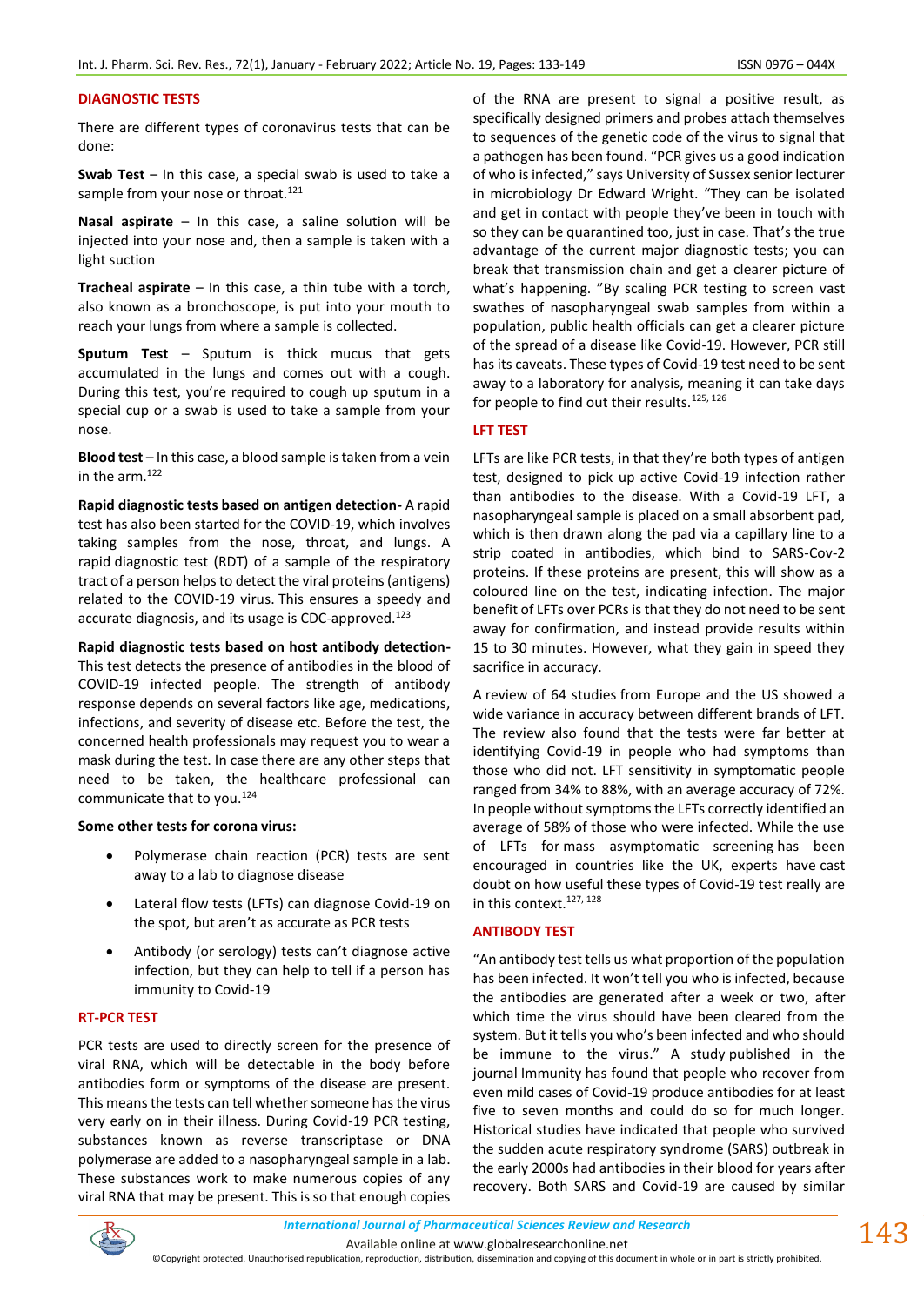corona viruses, so it's not unreasonable to think that Covid-19 could have a similar effect. "If there's a high enough level of people in the population who have immunity, they will then stop this virus from circulating within the population, which is known as herd immunity," says Wright. "If someone is infected, as long as the people around them have immunity the virus won't be able to spread."

Unlike PCR tests, which commonly use swabs to detect Covid-19, blood samples are usually used for antibody tests. This is because there will be a very small amount of Covid-19 circulating in the blood compared to the respiratory tract, but a significant and measurable antibody presence in the blood following infection. Antibody tests are being used to evaluate the immune responses in people who have been vaccinated against Covid-19. Researchers don't yet know how long vaccine-induced immunity will last or if booster shots will be needed. There has been [some](https://www.pharmaceutical-technology.com/comment/covid-19-vaccine-effectiveness-affected-by-variants/)  [indication](https://www.pharmaceutical-technology.com/comment/covid-19-vaccine-effectiveness-affected-by-variants/) that Covid-19 variants are making certain vaccines less effective, but thus far they still appear to generally provide enough protection to [guard against](https://www.statnews.com/2021/05/13/vaccines-work-variants-complicated/?utm_source=STAT+Newsletters&utm_campaign=a47d6e56fd-MR_COPY_02&utm_medium=email&utm_term=0_8cab1d7961-a47d6e56fd-151685709)  [severe or fatal disease.](https://www.statnews.com/2021/05/13/vaccines-work-variants-complicated/?utm_source=STAT+Newsletters&utm_campaign=a47d6e56fd-MR_COPY_02&utm_medium=email&utm_term=0_8cab1d7961-a47d6e56fd-151685709) 129

## **TREATMENT MEASURES**

Unfortunately, up until this point, there has yet to be a vaccine or proven effective therapy against SARS-CoV-2 infection. While many trials, including much needed randomized controlled trials (RCTs), are currently underway, the main stay of therapy remains supportive care. This ranges from symptomatic treatment to ventilator support for patients with ARDS depending on illness severity. This also includes recognizing and treating super imposed bacterial infections and/or sepsis early on. Many of the current clinical trials are investigating drugs that were previously used to treat SARS-CoV and MERS-CoV. These will be discussed further below.

**Chloroquine/Hydroxychloroquine:** Chloroquine and hydroxychloroquine are widely used antimalarial drugs. Hydroxychloroquine is a Chloroquine analogue with less drug-to-drug interaction and a better safety profile. Both Chloroquine and hydroxychloroquine are shown to inhibit the growth of SARS-CoV-2 *in vitro* and decrease viral replication in a concentration-dependent manner. Hydroxychloroquine was found to be more potent. It has been hypothesized that both Chloroquine and hydroxychloroquine may inhibit SARS-CoV-2 replication. They may do this by changing the pH at the surface of the cell membrane thereby inhibiting fusion in addition to inhibiting nucleic acid replication, glycosylation, and viral assembly and release.<sup>130</sup>

**Azithromycin:** Azithromycin is a macrolide antibiotic that has been widely used in patients with chronic pulmonary inflammatory disorders and/or community acquired pneumonia for its anti-inflammatory effect.<sup>131</sup> However, there is limited data suggesting the beneficial effect of Azithromycin in combination with Chloroquine/ hydroxychloroquine in the treatment of ARDS in patients with SARS-CoV-2 infection.

An open-label non-randomized clinical trial of 36 patients done in China showed a synergistic effect combining hydroxychloroquine and Azithromycin in treatment of SARSCoV-2 infection by reducing the detection of SARS-CoV-2 RNA in specimens from the upper respiratory tract.<sup>132</sup> However, this study did not comment on the clinical benefit of this combination. Another small observational study in China showed that combining hydroxychloroquine and Azithromycin for the treatment of SARS-CoV-2 in hospitalized patients had no clinical benefit and no evidence of rapid viral RNA clearance (97). Hydroxychloroquine and Azithromycin can both lead to corrected QT (QTc) prolongation, which can lead to fatal arrhythmias. Therefore, they should be used with caution in patients with prolonged QTc and those with certain medical conditions such as hepatic or renal disease.<sup>133</sup>

**Remdesivir:** Remdesivir is a novel nucleotide analogue that incorporates into nascent viral RNA chains and causes premature termination inhibiting viral replication. Remdesivir has been shown to be an effective antiviral agent against beta-corona viruses such as SARS-CoV and SARS-MERS in mice, non-human primates and *in vitro*, and is currently in clinical trials for the treatment of Ebola virus.<sup>134</sup>A study in China showed that remdesivir is highly effective in controlling SARS-CoV-2 infection *in vitro*. Another study that was recently published involving compassionate-use of remdesivir showed clinical improvement in 68% of patient (36 out of 53) who had severe SARS-CoV-2 infection; 57% were extubated and 47% were discharged.<sup>135</sup>

Despite its promising results *invitro*, *invivo* in animal models, and in compassionate-use studies in humans, remdesivir is still not approved by the FDA for use as a standard of care therapy due to lack of established data on safety and efficacy in humans. The biopharmaceutical company Giliad has initiated two phase 3 clinical trials to evaluate the safety and efficacy of this drug in COVID-19 patients.

**Lopinavir-Ritonavir:** Lopinavir-ritonavir is a protease inhibitor combination that has been used against human immunodeficiency virus (HIV) infection. This drug was proven to have *in vitro* activity against SARS-CoV; however, it does not seem to have a clear benefit during the current outbreak.<sup>136</sup> A randomized, controlled, open-label trial that included 199 patients assessed the use of lopinavir– ritonavir treatment in patients with SARS-CoV-2 and showed no benefit with administration of the drug compared to standard care alone, which comprised of antibiotics, vasopressors, renal replacement therapy, extracorporeal membrane oxygenation (ECMO) and/or supplemental oxygen/invasive ventilation if needed. Gastrointestinal adverse events were higher in the lopinavir– ritonavir group compared to those receiving standard-care alone; however, adverse events were higher in the standard-care group overall.<sup>137</sup>

**Favipiravir:** Favipiravir is an RNA polymerase inhibitor that is used for the treatment of influenza in China. Favipiravir is able to block the replication of RNA viruses by blocking the

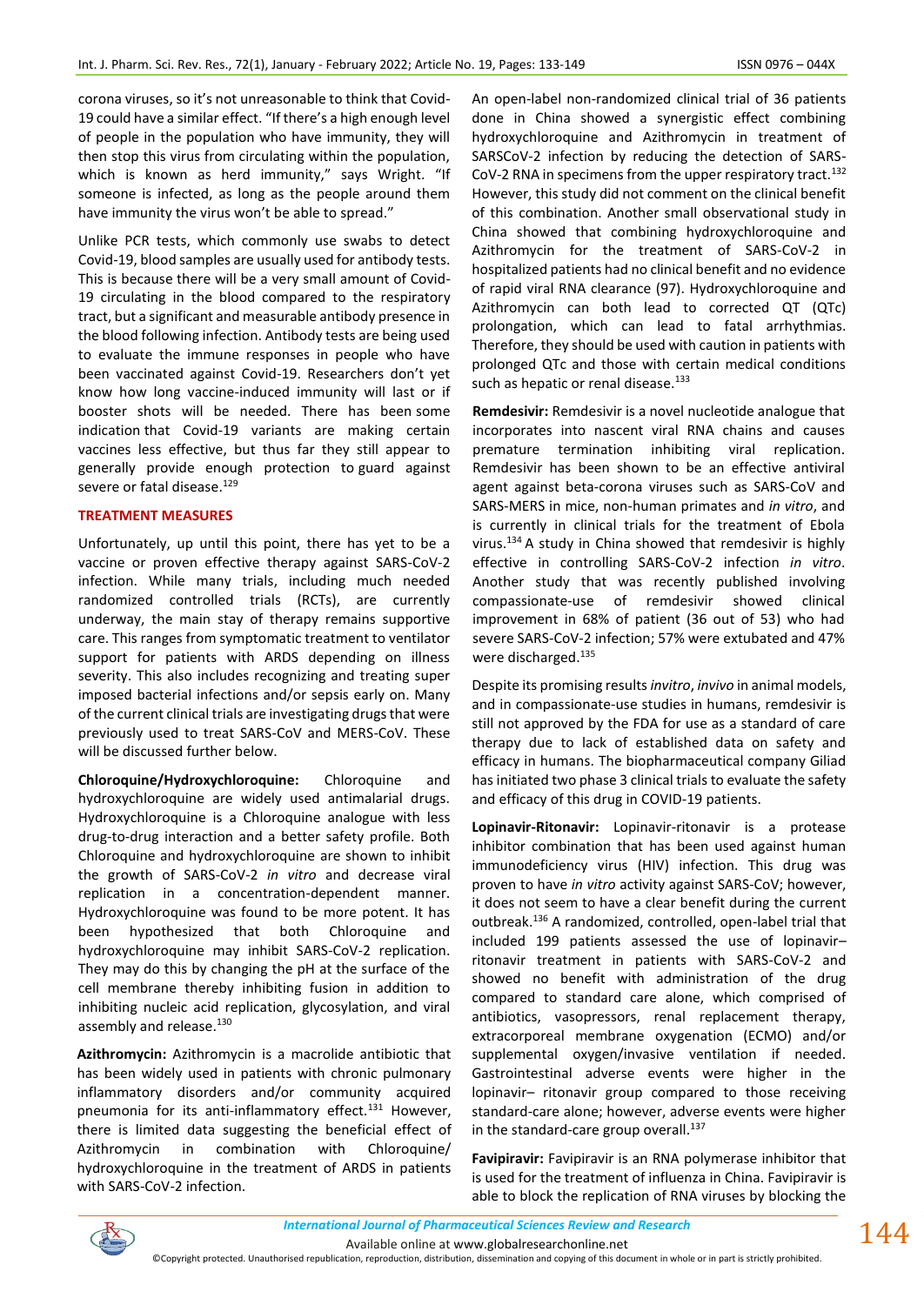RNA-dependent RNA polymerase (RdRp) enzyme. Therefore, favipiravir may have antiviral activity against SARS-CoV-2, which is also an RNA virus. Clinic trials involving the use of this drug in treating SARS-CoV-2 infection are currently ongoing.<sup>138</sup>

**Ivermectin:** Ivermectin is an FDA-approved medication for the treatment of various parasites and has an established safety profile in humans. Ivermectin has been shown to inhibit *in vitro* replication of various positive single stranded RNA viruses such as dengue and west Nile (104, 105). This drug has recently demonstrated *in vitro* activity against SARS-CoV-2 when a single dose was able to control viral replication within 24–48 h. It is hypothesized that this is likely through the inhibition of importin α/β1 heterodimer, which mediates nuclear import of viral proteins, a process that many RNA viruses rely on during infection (105, 106). The FDA has not yet approved ivermectin for the prevention or treatment of SARS-CoV-2 infection. RCTs studying the efficacy and safety of this drug in COVID-19 are still lacking.<sup>139, 140</sup>

#### **Heparin**

As more studies emerge linking coagulopathies to COVID-19 including systemic thrombosis and DIC, this raises the question whether heparin should be used in hospitalized patients to prevent these complications. In a retrospective study in China that included 449 patients, patients who received a prophylactic dose of heparin when they had sepsis-induced coagulopathy (SIC) score  $\geq 6$  and a d-dimer level >6-fold of upper limit of normal had decreased mortality . Based on the limited available data, the International Society of Thrombosis and Hemostasis (ISTH) recommend the measurement of d-dimer, PT, and platelet count for all patients with COVID-19 infection to help with risk stratification. The society also recommends the administration of low molecular weight heparin at prophylactic dose to all hospitalized patients with no contraindications. RCTs examining the use of heparin in COVID-19 patients are required to make appropriate recommendations.141, 142

**Vitamin C**: Vitamin C, also known as ascorbic acid, has antioxidant properties and plays a significant role in reducing inflammatory response. Studies have shown that ascorbic acid down-regulates the production of proinflammatory cytokines. These concepts have generated interest in the use of ascorbic acid in the management of inflammatory conditions. In a recent randomized clinical trial involving 167 patients in the intensive care unit, intravenous infusion of high-dose ascorbic acid compared to placebo did not significantly reduce organ dysfunction scores or improve levels of biomarkers indicating inflammation among patients with sepsis and ARDS, two disease processes heavily associated with inflammation. A randomized controlled trial is currently underway and in phase 2 to study the clinical efficacy and safety of vitamin C infusion for treatment of COVID-19 pneumonia.<sup>143-145</sup>

**Zinc:** It has been shown that increased zinc concentration inside the cell can effectively impair replication of several RNA viruses such as influenza and polioviruses. A study showed that zinc in combination with zinc-ionophores like pyrithione inhibited the replication of SARS-CoV in cell cultures. Therefore, zinc supplementation may be of potential benefit for prophylaxis and treatment of COVID-19 and it is currently under investigation in multiple clinical trials in combination with other agents including hydroxychloroquine, vitamin C, and vitamin D.146, 147

**Montelukast:** Montelukast has been shown to suppress oxidative stress and have anti-inflammatory effects. Use of high dose montelukast has been effective in the treatment of acute asthma. Because much of the morbidity and mortality from COVID-19 infection is due to excessive inflammatory processes, it is thought that montelukast may play a role in limiting the progression of disease. One of the protein complexes involved in cytokine production and inflammatory responses is NF-B (nuclear factor kappa-light chain-enhancer of activated B cells). Therefore, inhibition of the NF-B signalizing pathway has been investigated for potential therapeutic options in inflammatory diseases. Montelukast inhibits the signalling of NF-B and other proinflammatory mediators. Its use in COVID-19 infection is currently being studied in a large clinical trial, which is in phase 3, compared with placebo.<sup>148, 149</sup>

## **FUTURE ASPECTS**

Preventive measures include physical or social distancing, quarantining, and ventilation of indoor spaces, covering coughs and sneezes, hand washing, and keeping unwashed hands away from the face. The use of face masks or coverings has been recommended in public settings to minimize the risk of transmissions. This recommendation is meant to reduce the spread of the disease by asymptomatic and pre-symptomatic individuals and is complementary to established preventive measures such as social distancing. Face coverings limit the volume and travel distance of expiratory droplets dispersed when talking, breathing, and coughing. A face covering without vents or holes will also filter out particles containing the virus from inhaled and exhaled air, reducing the chances of infection. Thorough hand hygiene after any cough or sneeze is required. The WHO also recommends that individuals wash hands often with soap and water for at least twenty seconds, especially after going to the toilet or when hands are visibly dirty, before eating and after blowing one's nose.

## **CONCLUSION**

The COVID-19 pandemic has challenged the world not just in the global health but also the global psychosocial and economic health. This pandemic is testing our resolve to solve challenging situation together. The scientific world has taken on this challenge and is investigating this virus, the COVID-19 disease, and pathogenesis, and has developed systems in epidemiology, diagnosis, clinical management, and development of vaccines in a timeline that is unprecedented (all within 1 year). This brief

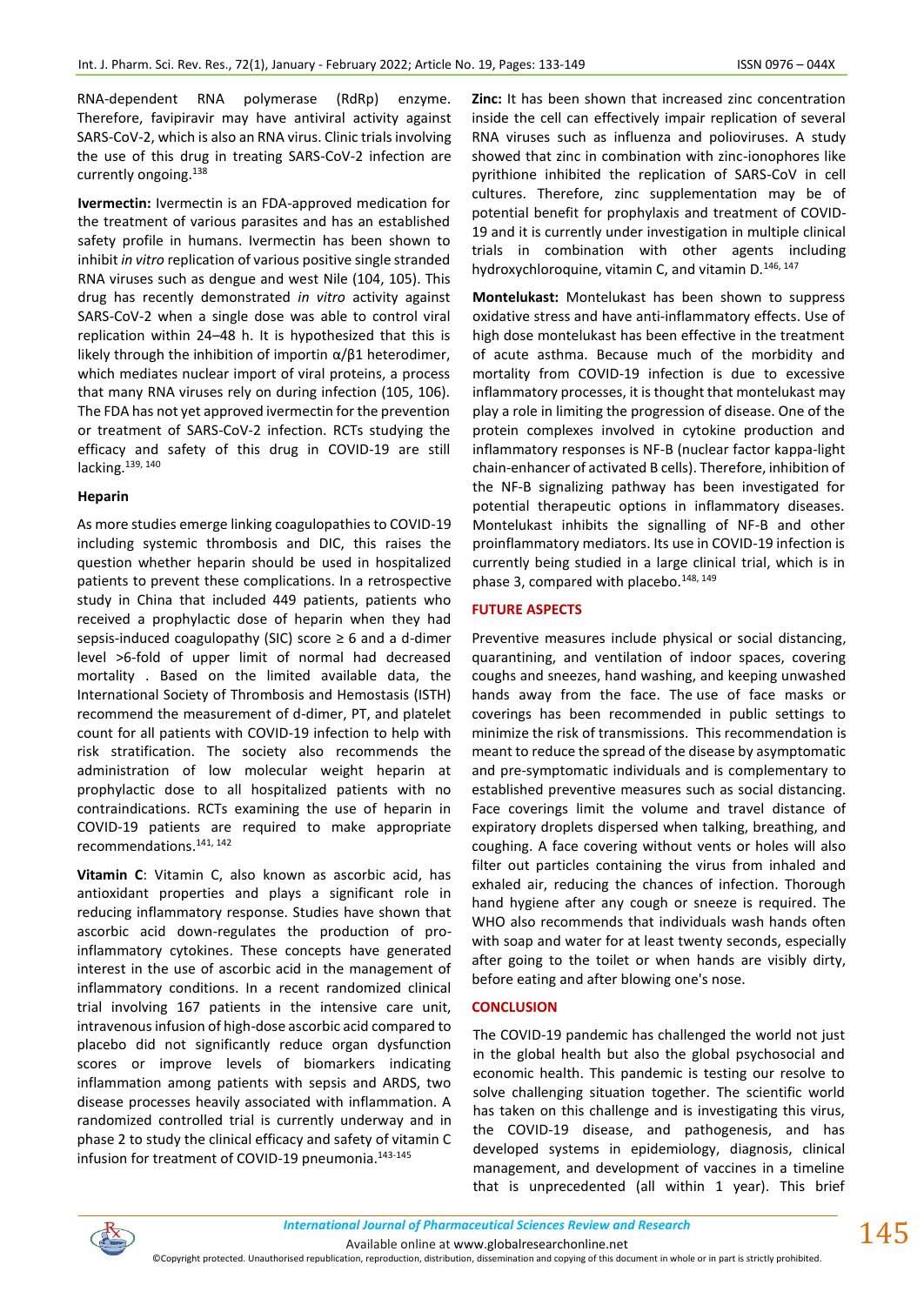summary tried to describe some of the development and also the unanswered questions, with an attempt to use this information to allow us to look forward. Management basically consists of palliative care. Home care may be likely for cases with a mild disease that can be sufficiently isolated. To decrease the danger of spread in society, people should be advised to wash hands assiduously, carry out respiratory hygiene, and keep away from crowds and close contact with sick individuals. Facemasks are not regularly suggested for asymptomatic cases, but social distancing is advised in every place that has society spread.

**ACKNOWLEDGEMENT:** The Authors are thankful to the Management, Principal and Head of the Department for providing necessary facilities in successful completion of the work.

#### **REFERENCES**

1. Perlman, S, Another Decade, Another Coronavirus, N. Engl. J. Med. 2020; 382: 760–762.

2. Wong H.Y.F, Lam H.Y.S, Fong A.H.T, Leun, S.T, Chin T.W.Y, Lo C.S.Y, Lui M.M.S, Lee J.C.Y, Chiu K.W.H, Chung T.W.H, Frequency and Distribution of Chest Radiographic Findings in Patients Positive for COVID-19, Radiology, 2020; 296: E72–E78.

3. Xia J, Tong J, Liu M, Shen Y, Guo D, Evaluation of coronavirus in tears and conjunctival secretions of patients with SARS-CoV-2 infection, J. Med. Virol, 2020; 92: 589–594.

4. [Chengdi](https://www.nature.com/articles/s41392-021-00527-1#auth-Chengdi-Wang) [W,ZhoufengW](https://www.nature.com/articles/s41392-021-00527-1#auth-Zhoufeng-Wang)[,Guangyu W,](https://www.nature.com/articles/s41392-021-00527-1#auth-Guangyu-Wang) [Johnson Y,](https://www.nature.com/articles/s41392-021-00527-1#auth-Johnson_Yiu_Nam-Lau) [Kang Zhang,](https://www.nature.com/articles/s41392-021-00527-1#auth-Kang-Zhang) [Weimin Li,](https://www.nature.com/articles/s41392-021-00527-1#auth-Weimin-Li)  COVID-19 in early 2021: current status and looking forwar, [Signal](https://www.nature.com/sigtrans)  [Transduction and Targeted Therapy](https://www.nature.com/sigtrans) volume , 2021; 6(1):1-14.

5. Huang C, Clinical features of patients infected with 2019 novel coronavirus in Wuhan, China, Lancet, 2020; 395: 497–506.

6. Zhou F, Clinical course and risk factors for mortality of adult inpatients with COVID-19 in Wuhan, China: a retrospective cohort study, Lancet 2020; 395:1054–1062.

7. Singhal T, A Review of Coronavirus Disease-2019 (COVID-19), Indian Journal of Pediatrics, 2020; 87(4):281-286.

8. Coronavirus Outbreak. Available at: https://www.worldometers.info/coronavirus/. Accessed 23 Feb 2020.

9. Ben Hu,HuaGuo, Peng Zhou, Zheng-Li Shi, Characteristics of SARsCoV2andCOVID19,NatureReviewsMicrobiology,2021; 19:141–154.

10.Cui J, Li F, Shi Z. L, Origin and evolution of pathogenic coronaviruses, Nat. Rev. Microbiol, 2019; 17: 181–192.

11. Rothan H, Byrareddy SN, The epidemiology and pathogenesis of coronavirus disease (COVID-19) outbreak, J Autoimmun, 2020;109:102433.

12. Stringhini S, Wisniak A, Piumatti G, Seroprevalence of anti-SARS-CoV-2 IgG antibodies in Geneva, Switzerland (SEROCoV-POP): a population-based study, Lancet, 2020; 396:313.

13. World Health Organization, Mass Treatment, Active Case-Finding and Population-Based Surveys for Neglected Tropical Diseases in the Context of the COVID-19 Pandemic, Interim Guidance, WHO: Geneva, Switzerland, 2020.

14. Wu F, Zhao S, Yu B, Chen YM, Wang, Song ZG, Hu Y, Ta, ZW, Tian JH,Pei Y Y, A new coronavirus associated with human respiratory disease in Chin, Nature, 2020; 579:265–269.

15. Chen N, Zhou M, Dong X, Qu J, Gong F, Han Y, Qiu Y, Wang J, Liu Y, Wei Y, Epidemiological and clinical characteristics of 99 cases of 2019 novel coronavirus pneumonia in Wuhan, China: A descriptive study. Lancet, 2020; 395:507–513.

16. Li Q, Guan X, Wu P, Wang X, Zhou L, Tong Y, Ren R, Leung K S M, Lau E H Y, Wong J Y, Early Transmission Dynamics in Wuhan, China, of Novel Coronavirus–Infected Pneumonia, N. Engl. J. Med, 2020; 382:1199–1207.

17. Abdur Rauf, COVID-19 Pandemic: Epidemiology, Etiology, Conventional and Non-Conventional Therapies, Int. J. Environ. Res. Public Health, 2020; 17:1-32

18. Huang C, Wang Y, Li X, Ren L, Zhao J, Hu Y, Zhang L, Fan G, Xu J, Gu X, Clinical features of patients infected with 2019 novel coronavirus in Wuhan, China. Lancet, 2020; 395: 497–506.

19. Chen Y, Liu Q, Guo D, Emerging coronaviruses: Genome structure, replication, and pathogenesis, J. Med. Virol, 2020; 92: 418–423.

20. Wang C, Horby P W, Hayden F G, Gao G F, A novel coronavirus outbreak of global health concern, Lancet, 2020; 395: 470–473.

21. Shah N, Higher co-infection rates in (COVID19), Medium, 2020; 11: 1– 2.

22[. https://www.worldometers.info/coronavirus/](https://www.worldometers.info/coronavirus/)

23[. https://covid19.who.int/](https://covid19.who.int/)

24. Coronaviridae Study Group of the International Committee on Taxonomy of Viruses,The species severe acute respiratory syndromerelated coronavirus: classifying 2019-nCoV and naming it SARS-CoV-2, Nat Microbiol, 2020; 5:536-544.

25. Chan JF, Kok KH, Zhu Z, Genomic characterization of the 2019 novel human-pathogenic coronavirus isolated from a patient with atypical pneumonia after visiting Wuhan, Emerg Microbes Infect, 2020;9:221–236.

26. Wiersinga WJ, Rhodes A, Cheng A C, Pathophysiology, transmission, diagnosis, and treatment of coronavirus disease 2019 (COVID-19), JAMA, 2020;324(8):782–793.

27. Zhu N, Zhang D, Wang W, A Novel Coronavirus from Patients with Pneumonia in China, 2019, N Engl J Med, 2020; 382:727.

28. Lu R, Zhao X, Li J, Genomic characterisation and epidemiology of 2019 novel coronavirus: implications for virus origins and receptor binding, Lancet, 2020; 395:565.

29. Korber B, Fischer WM, Gnanakaran S, Tracking Changes in SARS-CoV-2 Spike: Evidence that D614G Increases Infectivity of the COVID-19 Virus, Cell, 2020; 182:812.

30. Plante JA, Liu Y, Liu J, Spike mutation D614G alters SARS-CoV-2 fitness, Nature, 2021; 592:116.

31. Zhou B, Thao TTN, Hoffmann D, SARS-CoV-2 spike D614G change enhances replication and transmission, Nature, 2021; 592:122.

32. European Centre for Disease Prevention and Control, [Infographic:](https://www.ecdc.europa.eu/en/publications-data/covid-19-infographic-mutations-current-variants-concern)  Mutation of SARS-CoV-2 – [current variants of concern,](https://www.ecdc.europa.eu/en/publications-data/covid-19-infographic-mutations-current-variants-concern) 19 April 2021; Retrieved 3 May 2021.

33. European Centre for Disease Prevention and Control, Rapid increase of a SARS-CoV-2 variant with multiple spike protein mutations observed in the United Kingdom, December 2020. [https://www.ecdc.europa.eu/sites/default/files/documents/SARS-CoV-2](https://www.ecdc.europa.eu/sites/default/files/documents/SARS-CoV-2-variant-multiple-spike-protein-mutations-United-Kingdom.pdf) [variant-multiple-spike-protein-mutations-United-Kingdom.pdf](https://www.ecdc.europa.eu/sites/default/files/documents/SARS-CoV-2-variant-multiple-spike-protein-mutations-United-Kingdom.pdf) (Accessed on December 21, 2020).

34. New and Emerging Respiratory Virus Threats Advisory Group, NERVTAG meeting on SARS-CoV-2 variant under investigationVUI-202012/01.

[\(https://www.gov.uk/government/groups/new-and-emerging-](https://www.gov.uk/government/groups/new-and-emerging-respiratory-virus-threats-advisory-group#meetings)

[respiratory-virus-threats-advisory-group#meetings](https://www.gov.uk/government/groups/new-and-emerging-respiratory-virus-threats-advisory-group#meetings) (Accessed on December 21, 2020).

35. Davies NG, Abbott S, Barnard RC, Estimated transmissibility and impact of SARS-CoV-2 lineage B.1.1.7 in England, Science, 2021; 372.

36. Volz E, Mishra S, Chand M, Assessing transmissibility of SARS-CoV-2 lineage B.1.1.7 in England, Nature, 2021; 593:266.

37. Tegally H, Wilkinson E, Giovanetti M, Detection of a SARS-CoV-2 variant of concern in South Africa, Nature, 2021; 592:438.

38. Virological, Genomic characterisation of an emergent SARS-CoV-2 lineage in Manaus: preliminary findings[. https://virological.org/t/genomic](https://virological.org/t/genomic-characterisation-of-an-emergent-sars-cov-2-lineage-in-manaus-preliminary-findings/586)[characterisation-of-an-emergent-sars-cov-2-lineage-in-manaus](https://virological.org/t/genomic-characterisation-of-an-emergent-sars-cov-2-lineage-in-manaus-preliminary-findings/586)[preliminary-findings/586](https://virological.org/t/genomic-characterisation-of-an-emergent-sars-cov-2-lineage-in-manaus-preliminary-findings/586) (Accessed on January 19, 2021).

39. Dougherty K, Mannell M, Naqvi O, SARS-CoV-2 B.1.617.2 (Delta) Variant COVID-19 Outbreak Associated with a Gymnastics Facility – Oklahoma, April-May 2021; MMWR Morb Mortal Wkly Rep 2021; 70:1004.

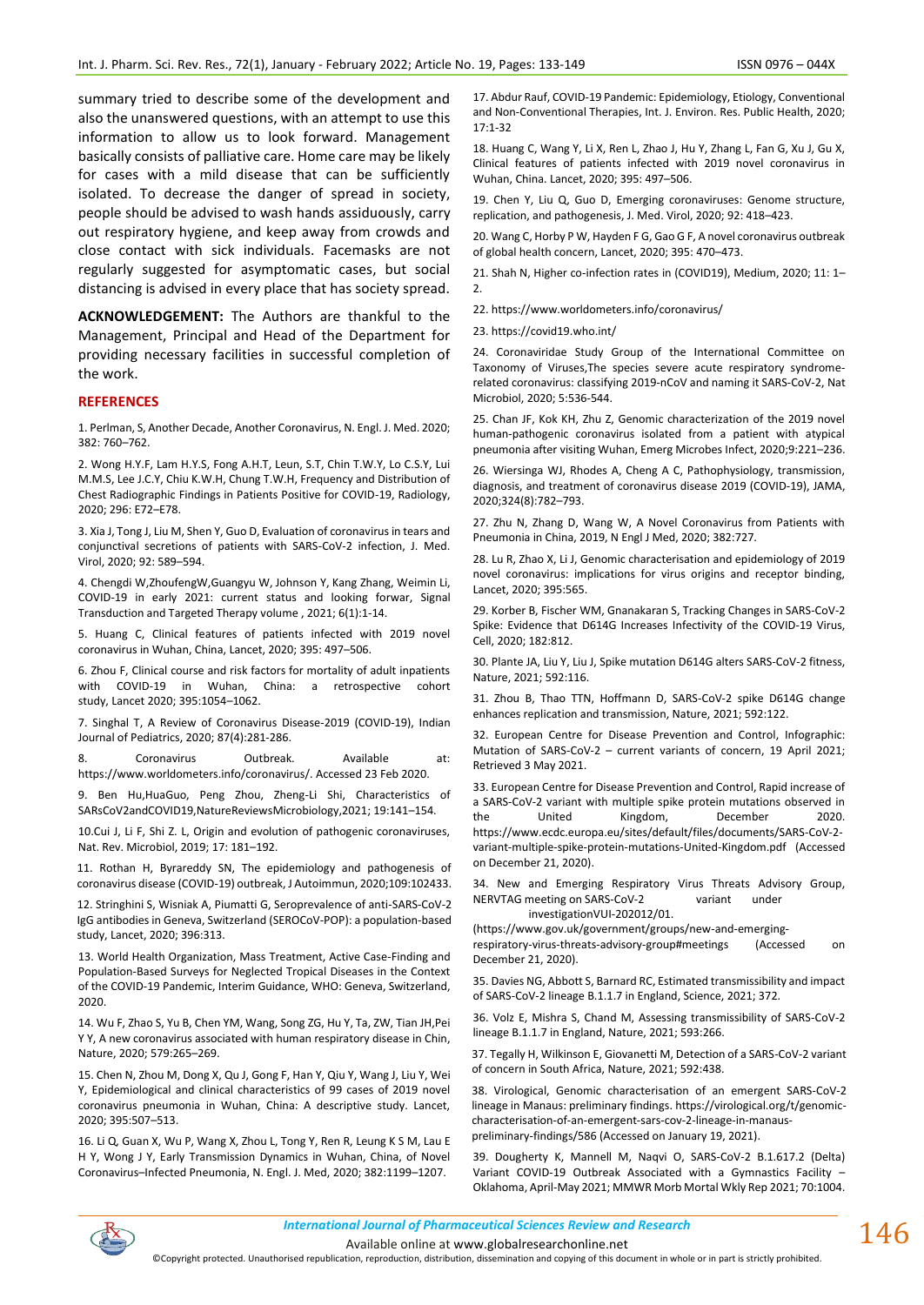40. Sheikh A, McMenamin J, Taylor B, SARS-CoV-2 Delta VOC in Scotland: demographics, risk of hospital admission, and vaccine effectiveness, Lancet, 2021; 397:2461.

41. Twohig KA, Nyberg T, Zaidi A, Hospital admission and emergency care attendance risk for SARS-CoV-2 delta (B.1.617.2) compared with alpha (B.1.1.7) variants of concern: a cohort study, Lancet, Infect Dis 2021.

42[. https://www.who.int/news/item/28-11-2021-update-on-omicron](https://www.who.int/news/item/28-11-2021-update-on-omicron)

43. [https://www.who.int/news/item/26-11-2021-classification-of](https://www.who.int/news/item/26-11-2021-classification-of-omicron-(b.1.1.529)-sars-cov-2-variant-of-concern)[omicron-\(b.1.1.529\)-sars-cov-2-variant-of-concern](https://www.who.int/news/item/26-11-2021-classification-of-omicron-(b.1.1.529)-sars-cov-2-variant-of-concern)

44. Hoffmann M, Kleine-Weber H, Schroeder S, et al. SARS-CoV-2 cell entry depends on ACE2 and TMPRSS2 and is blocked by a clinically proven protease inhibitor, Cell, 2020;181(2):271–280.e8.

45. Prompetchara E, Ketloy C, Palaga T, Immune responses in COVID-19 and potential vaccines: lessons learned from SARS and MERS epidemic, Asian Pac J Allergy Immunol, 2020; 38:1–9.

46. Imai Y, Kuba K, Neely GG, Identification of oxidative stress and Toll-like receptor 4 signaling as a key pathway of acute lung injury, Cell, 2008;133:235–249.

47. Mason RJ, Pathogenesis of COVID-19 from a cell biology perspective, EurRespir J, 2020; 55:2000607.

48. Rothan H, Byrareddy SN, The epidemiology and pathogenesis of coronavirus disease (COVID-19) outbreak, J Autoimmun, 2020;109:102433.

49. *U.S.* [Centers for Disease Control and Prevention](https://en.wikipedia.org/wiki/Centers_for_Disease_Control_and_Prevention) *(CDC)*[, Symptoms of](https://www.cdc.gov/coronavirus/2019-ncov/symptoms-testing/symptoms.html)  [Coronavirus,](https://www.cdc.gov/coronavirus/2019-ncov/symptoms-testing/symptoms.html) *22 February 2021;* [Archived](https://web.archive.org/web/20210304195413/https:/www.cdc.gov/coronavirus/2019-ncov/symptoms-testing/symptoms.html) *from the original on 4 March 2021*; Retrieved 4 March 2021*.*

50. *Grant MC, Geoghegan L, Arbyn M, Mohammed Z, McGuinness L, Clarke EL, Wade RG (23 June 2020),* [The prevalence of symptoms in 24,410 adults](https://www.ncbi.nlm.nih.gov/pmc/articles/PMC7310678)  [infected by the novel coronavirus \(SARS-CoV-2; COVID-19\), A systematic](https://www.ncbi.nlm.nih.gov/pmc/articles/PMC7310678)  [review and meta-analysis of 148 studies from 9 countries,](https://www.ncbi.nlm.nih.gov/pmc/articles/PMC7310678) *PLOS ONE, 15 (6): e0234765.*

51. Niazkar HR, Zibaee B, Nasimi A, Bahri N, [The neurological](https://www.ncbi.nlm.nih.gov/pmc/articles/PMC7262683)  manifestations of [COVID-19: a review article,](https://www.ncbi.nlm.nih.gov/pmc/articles/PMC7262683) Neurological Sciences, 2020;41 (7): 1667–1671.

52. Oran DP, Topol EJ, The Proportion of SARS-CoV-2 Infections That Are<br>Asymptomatic: A Systematic Review, Annals of Internal [Asymptomatic: A Systematic Review,](https://www.ncbi.nlm.nih.gov/pmc/articles/PMC7839426) Annals of Internal Medicine, 2021;174 (5): 655–662.

53. *Gandhi RT, Lynch JB, Del Rio C,* [Mild or Moderate Covid-19,](https://doi.org/10.1056%2FNEJMcp2009249) *The New England Journal of Medicine, 2020;383 (18): 1757–1766*

54.Wang CC, Prather KA, Sznitman J, Jimenez JL, Lakdawala SS, Tufekci Z, Marr LC, Airborne transmission of respiratory [viruses,](https://doi.org/10.1126%2Fscience.abd9149) Science, 2021;373:6558.

55. *Miller SL, Nazaroff WW, Jimenez JL, Boerstra A, Buonanno G, Dancer SJ,* [Transmission of SARS-CoV-2 by inhalation of respiratory aerosol in the](https://www.ncbi.nlm.nih.gov/pmc/articles/PMC7537089)  [Skagit Valley Chorale superspreading event,](https://www.ncbi.nlm.nih.gov/pmc/articles/PMC7537089) *Indoor Air, 2021;31 (2): 314– 323.*

56. [Coronavirus disease \(COVID-19\): How is it transmitted?,](https://www.who.int/news-room/q-a-detail/coronavirus-disease-covid-19-how-is-it-transmitted) [World Health](https://en.wikipedia.org/wiki/World_Health_Organization)  [Organization,](https://en.wikipedia.org/wiki/World_Health_Organization) 30 April 2021

57. Meyerowitz EA, Richterman A, Gandhi RT, Sax PE, Transmission of SARS-CoV-2: A Review of Viral, Host, and Environmental Factors, Ann Intern Med, 2021; 174:69.

58. Morawska L, Milton DK, It Is Time to Address Airborne Transmission of Coronavirus Disease 2019 (COVID-19), Clin Infect Dis, 2020; 71:2311.

59. World Health Organization. Transmission of SARS-CoV-2: Implications for infection prevention precautions (Accessed on July 10, 2020).

60. Chen W, Lan Y, Yuan X, Detectable 2019-nCoV viral RNA in blood is a strong indicator for the further clinical severity, Emerg Microbes Infect, 2020; 9:469.

61. Wang W, Xu Y, Gao R, Detection of SARS-CoV-2 in Different Types of Clinical Specimens, JAMA, 2020; 323:1843.

62. Colavita F, Lapa D, Carletti F, SARS-CoV-2 Isolation From Ocular Secretions of a Patient With COVID-19 in Italy With Prolonged Viral RNA Detection, Ann Intern Med, 2020; 173:242.

63. Cheung KS, Hung IFN, Chan PPY, Gastrointestinal Manifestations of SARS-CoV-2 Infection and Virus Load in Fecal Samples From a Hong Kong

Cohort: Systematic Review and Meta-analysis, Gastroenterology, 2020; 159:81.

64. Li D, Jin M, Bao P, Clinical Characteristics and Results of Semen Tests Among Men With Coronavirus Disease 2019, JAMA, Netw Open, 2020; 3:e208292.

65. Pham TD, Huang C, Wirz OF, SARS-CoV-2 RNAemia in a Healthy Blood Donor 40 Days After Respiratory Illness Resolution, Ann Intern Med, 2020; 173:853.

66. Yu F, Yan L, Wang N, Quantitative Detection and Viral Load Analysis of SARS-CoV-2 in Infected Patients, Clin Infect Dis, 2020; 71:793.

67. Xu D, Zhou F, Sun W, Relationship Between Serum Severe Acute Respiratory Syndrome Coronavirus 2 Nucleic Acid and Organ Damage in Coronavirus 2019 Patients: A Cohort Study, Clin Infect Dis, 2021; 73:68.

68. COVID-19 Investigation Team, Clinical and virologic characteristics of the first 12 patients with coronavirus disease 2019 (COVID-19) in the United States, Nat Med, 2020; 26:861.

69. Jones TC, Biele G, Mühlemann B, Estimating infectiousness throughout SARS-CoV-2 infection course, Science, 2021; 373.

70. Ge Y, Martinez L, Sun S, COVID-19 Transmission Dynamics Among Close Contacts of Index Patients With COVID-19: A Population-Based Cohort Study in Zhejiang Province, China, JAMA, Intern Med, 2021; 181:1343

71. Cevik M, Marcus JL, Buckee C, Smith TC, Severe Acute Respiratory Syndrome Coronavirus 2 (SARS-CoV-2) Transmission Dynamics Should Inform Policy, Clin Infect Dis, 2021; 73:S170.

72. Adam DC, Wu P, Wong JY, Clustering and superspreading potential of SARS-CoV-2 infections in Hong Kong, Nat Med, 2020; 26:1714.

73. Laxminarayan R, Wahl B, Dudala S, Epidemiology and transmission dynamics of COVID-19 in two Indian states, Science, 2020; eabd7672.

74. Sun K, Wang W, Gao L, Transmission heterogeneities, kinetics, and controllability of SARS-CoV-2, Science, 2021; 371.

75. Wang D, Hu B, Hu C, Clinical Characteristics of 138 Hospitalized Patients With 2019 Novel Coronavirus-Infected Pneumonia in Wuhan, China, JAMA, 2020; 323:1061.

76. McMichael TM, Clark S, Pogosjans S, COVID-19 in a Long-Term Care Facility – King County, Washington, February 27-March 9, 2020, MMWR Morb Mortal Wkly Rep, 2020; 69:339.

77. Baggett TP, Keyes H, Sporn N, Gaeta JM, Prevalence of SARS-CoV-2 Infection in Residents of a Large Homeless Shelter in Boston, JAMA, 2020; 323:2191.

78. Wilson E, Donovan CV, Campbell M, Multiple COVID-19 Clusters on a University Campus – North Carolina, August, 2020; MMWR Morb Mortal Wkly Rep, 2020; 69:1416.

79. Steinberg J, Kennedy ED, Basler C, COVID-19 Outbreak Among Employees at a Meat Processing Facility – South Dakota, March-April, 2020; MMWR Morb Mortal Wkly Rep, 2020; 69:1015.

80. Dyal JW, Grant MP, Broadwater K, COVID-19 Among Workers in Meat and Poultry Processing Facilities – 19 States, April, 2020l MMWR Morb Mortal Wkly Rep, 2020; 69.

81. Bulfone TC, Malekinejad M, Rutherford GW, Razani N, Outdoor Transmission of SARS-CoV-2 and Other Respiratory Viruses: A Systematic Review, J Infect Dis, 2021; 223:550.

82. Rothe C, Schunk M, Sothmann P, Transmission of 2019-nCoV Infection from an Asymptomatic Contact in Germany, N Engl J Med, 2020; 382:970.

83. Yu P, Zhu J, Zhang Z, Han Y, A Familial Cluster of Infection Associated With the 2019 Novel Coronavirus Indicating Possible Person-to-Person Transmission During the Incubation Period, J Infect Dis, 2020; 221:1757.

84. Bai Y, Yao L, Wei T, Presumed Asymptomatic Carrier Transmission of COVID-19, JAMA, 2020; 323:1406.

85. Arons MM, Hatfield KM, Reddy SC,Presymptomatic SARS-CoV-2 Infections and Transmission in a Skilled Nursing Facility, N Engl J Med, 2020; 382:2081.

86. Lee S, Kim T, Lee E, Clinical Course and Molecular Viral Shedding Among Asymptomatic and Symptomatic Patients With SARS-CoV-2 Infection in a



*International Journal of Pharmaceutical Sciences Review and Research International Journal of Pharmaceutical Sciences Review and Research*

Available online a[t www.globalresearchonline.net](http://www.globalresearchonline.net/)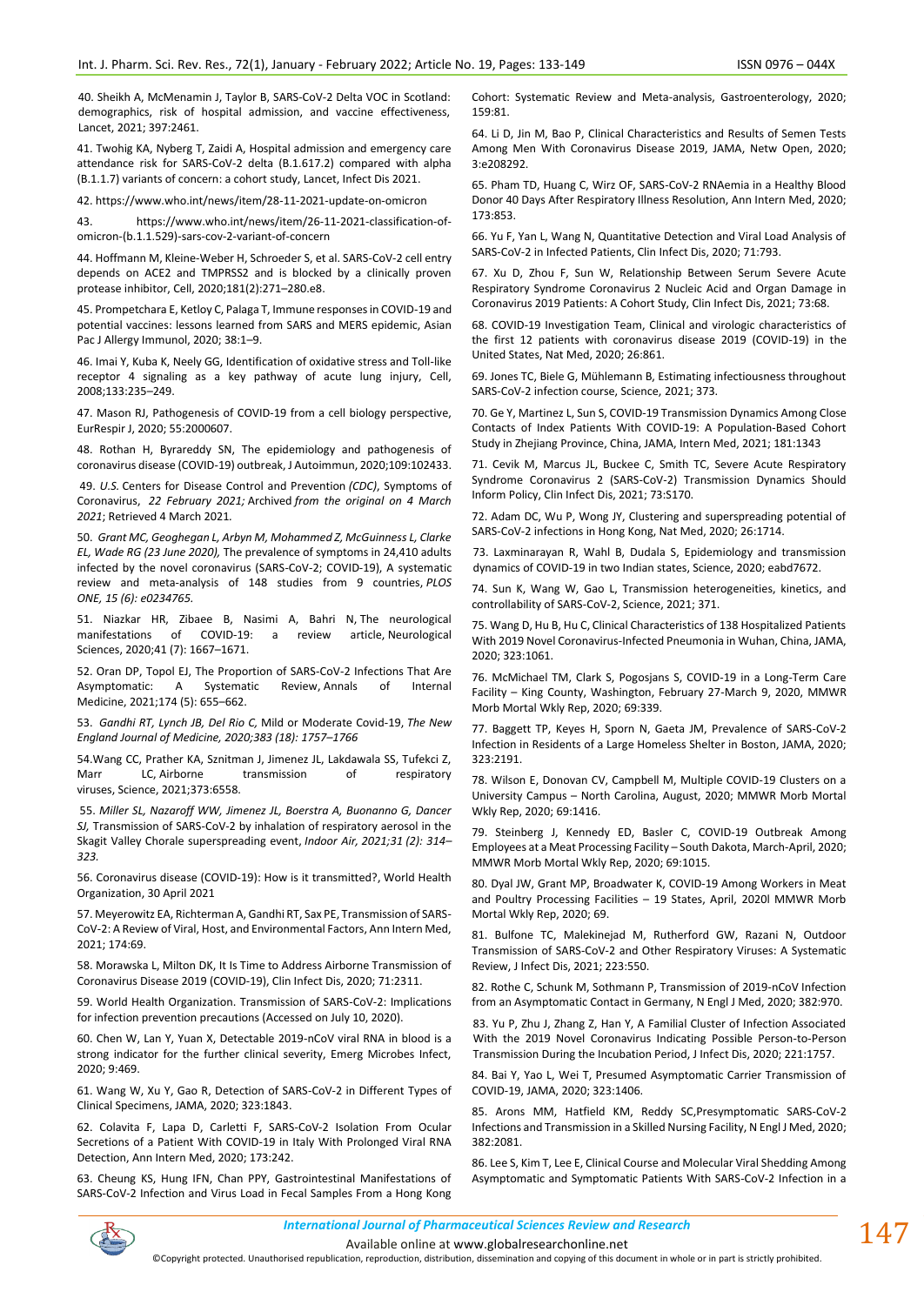Community Treatment Center in the Republic of Korea, JAMA, Intern Med, 2020; 180:1447.

87. Johansson MA, Quandelacy TM, Kada S, SARS-CoV-2 Transmission from People without COVID-19 Symptoms, JAMA, Netw Open, 2021; 4: e2035057.

88. Yamagishi T, Ohnishi M, Matsunaga N, Environmental Sampling for Severe Acute Respiratory Syndrome Coronavirus 2 During a COVID-19 Outbreak on the Diamond Princess Cruise Ship, J Infect Dis, 2020; 222:1098.

89. Newman A, Smith D, Ghai RR, First Reported Cases of SARS-CoV-2 Infection in Companion Animals — New York, March–April, 2020; MMWR Morb Mortal Wkly Rep, 2020.

90. Rijkers G, Murk JL, Wintermans B, Differences in Antibody Kinetics and Functionality between Severe and Mild Severe Acute Respiratory Syndrome Coronavirus 2 Infections, J Infect Dis, 2020; 222:1265.

91. Lynch KL, Whitman JD, Lacanienta NP, Magnitude and kinetics of anti-SARS-CoV-2 antibody responses and their relationship to disease severity, Clin Infect Dis, 2020.

92. Khoury DS, Cromer D, Reynaldi A, Neutralizing antibody levels are highly predictive of immune protection from symptomatic SARS-CoV-2 infection, Nat Med, 2021; 27:1205.

93. Lumley SF, O'Donnell D, Stoesser NE, Antibody Status and Incidence of SARS-CoV-2 Infection in Health Care Workers, N Engl J Med, 2021; 384:533.

94. Dan JM, Mateus J, Kato Y, Immunological memory to SARS-CoV-2 assessed for up to 8 months after infection, Science, 2021; 371

95. Grifoni A, Weiskopf D, Ramirez SI, Targets of T Cell Responses to SARS-CoV-2 Coronavirus in Humans with COVID-19 Disease and Unexposed Individuals, Cell, 2020; 181:1489.

96. Braun J, Loyal L, Frentsch M, SARS-CoV-2-reactive T cells in healthy donors and patients with COVID-19, Nature, 2020; 587:270.

97. Hansen CH, Michlmayr D, Gubbels SM, Assessment of protection against reinfection with SARS-CoV-2 among 4 million PCR-tested individuals in Denmark in 2020: a population-level observational study, Lancet, 2021; 397:1204.

98. Harrington D, Kele B, Pereira S, Confirmed Reinfection with SARS-CoV-2 Variant VOC-202012/01, Clin Infect Dis, 2021.

99. To KK, Hung IF, Ip JD, Coronavirus Disease 2019 (COVID-19) Re-infection by a Phylogenetically Distinct Severe Acute Respiratory Syndrome Coronavirus 2 Strain Confirmed by Whole Genome Sequencing, Clin Infect Dis, 2021; 73:e2946.

100. Mulder M, van der Vegt DSJM, Oude Munnink BB, Reinfection of Severe Acute Respiratory Syndrome Coronavirus 2 in an Immunocompromised Patient: A Case Report, Clin Infect Dis, 2021; 73:e2841.

101. Honein MA, Christie A, Rose DA, Summary of Guidance for Public Health Strategies to Address High Levels of Community Transmission of SARS-CoV-2 and Related Deaths, December, 2020; MMWR Morb Mortal Wkly Rep, 2020; 69:1860.

102. American Academy of Ophthalmology, Coronavirus Eye Safety[,https://www.aao.org/eye-health/tips-prevention/coronavirus](https://www.aao.org/eye-health/tips-prevention/coronavirus-covid19-eye-infection-pinkeye)[covid19-eye-infection-pinkeye](https://www.aao.org/eye-health/tips-prevention/coronavirus-covid19-eye-infection-pinkeye) (Accessed on April 06, 2020).

103. Samannan R, Holt G, Calderon-Candelario R, Effect of Face Masks on Gas Exchange in Healthy Persons and Patients with Chronic Obstructive Pulmonary Disease, Ann Am ThoracSoc, 2021; 18:541.

104. Chan NC, Li K, Hirsh J, Peripheral Oxygen Saturation in Older Persons Wearing Nonmedical Face Masks in Community Settings, JAMA, 2020; 324:2323.

105. Samannan R, Holt G, Calderon-Candelario R, Effect of Face Masks on Gas Exchange in Healthy Persons and Patients with Chronic Obstructive Pulmonary Disease, Ann Am ThoracSoc, 2021; 18:541.

106. Chan NC, Li K, Hirsh J, Peripheral Oxygen Saturation in Older Persons Wearing Nonmedical Face Masks in Community Settings, JAMA, 2020; 324:2323.

107. Clase CM, Fu EL, Joseph M, Cloth Masks May Prevent Transmission of COVID-19: An Evidence-Based, Risk-Based Approach, Ann Intern Med, 2020; 173:489.

108. Wang Y, Tian H, Zhang L, Reduction of secondary transmission of SARS-CoV-2 in households by face mask use, disinfection and social distancing: a cohort study in Beijing, China, BMJ Glob Health, 2020; 5.

109. Payne DC, Smith-Jeffcoat SE, Nowak G, SARS-CoV-2 Infections and Serologic Responses from a Sample of U.S. Navy Service Members — USS Theodore Roosevelt, April, 2020.

110. Sickbert-Bennett EE, Samet JM, Clapp PW, Filtration Efficiency of Hospital Face Mask Alternatives Available for Use During the COVID-19 Pandemic, JAMA, Intern Med, 2020; 180:1607.

111. Marra AR, Edmond MB, Popescu SV, Perencevich EN, Examining the need for eye protection for coronavirus disease 2019 (COVID-19) prevention in the community, Infect Control HospEpidemiol, 2021; 42:646.

112. Zeng W, Wang X, Li J, Association of Daily Wear of Eyeglasses With Susceptibility to Coronavirus Disease 2019 Infection, JAMA, Ophthalmol, 2020; 138:1196.

113. Islam N, Sharp SJ, Chowell G, Physical distancing interventions and incidence of coronavirus disease 2019: natural experiment in 149 countries, BMJ, 2020; 370:m2743.

114. Tsai AC, Harling G, Reynolds Z, Coronavirus Disease 2019 (COVID-19) Transmission in the United States Before Versus After Relaxation of Statewide Social Distancing Measures, Clin Infect Dis, 2021; 73:S120.

115. World Health Organization, Preventing and managing COVID-19 across long-term care services: Web annex, 2020, Available at: [https://www.who.int/publications/i/item/WHO-2019-nCoV-Policy\\_Brief-](https://www.who.int/publications/i/item/WHO-2019-nCoV-Policy_Brief-Long-term_Care-web-annex-2020.1)[Long-term\\_Care-web-annex-2020.1](https://www.who.int/publications/i/item/WHO-2019-nCoV-Policy_Brief-Long-term_Care-web-annex-2020.1) (Accessed on September 02, 2020).

116. Centers for Disease Control and Prevention. Public Health Recommendations for People in U.S. Communities Exposed to a Person with Known or Suspected COVID-19, other than Health Workers or other Critical Infrastructure Workers. [https://www.cdc.gov/coronavirus/2019](https://www.cdc.gov/coronavirus/2019-ncov/php/public-health-recommendations.html) [ncov/php/public-health-recommendations.html](https://www.cdc.gov/coronavirus/2019-ncov/php/public-health-recommendations.html) (Accessed on July 31, 2020).

117. United States Centers for Disease Control and Prevention. Interim public health recommendations for fully vaccinated people. [https://www.cdc.gov/coronavirus/2019-ncov/vaccines/fully-vaccinated](https://www.cdc.gov/coronavirus/2019-ncov/vaccines/fully-vaccinated-guidance.html)[guidance.html](https://www.cdc.gov/coronavirus/2019-ncov/vaccines/fully-vaccinated-guidance.html) (Accessed on November 10, 2021).

118. Fact sheet for health care providers. Emergency use authorization (eua) of regen-covtm (casirivimab and imdevimab) <https://www.fda.gov/media/145611/download> (Accessed on August 03, 2021).

119. Fact sheet for health care providers emergency use authorization (eua) of bamlanivimab and etesevimab <https://www.fda.gov/media/145802/download> (Accessed on October 01, 2021).

12[0.https://www.covid19treatmentguidelines.nih.gov/therapies/stateme](https://www.covid19treatmentguidelines.nih.gov/therapies/statement-on-casirivimab-plus-imdevimab-as-pep/) [nt-on-casirivimab-plus-imdevimab-as-pep/](https://www.covid19treatmentguidelines.nih.gov/therapies/statement-on-casirivimab-plus-imdevimab-as-pep/) (Accessed on September 20, 2021).

121. Wyllie A.L., Fournier J., Casanovas-Massana A. Saliva is more sensitive for SARS-CoV-2 detection in COVID-19 patients than nasopharyngeal swabs. medRxiv. 2020 doi: 10.1101/2020.04.16.20067835.

12[2.https://www.narayanahealth.org/blog/coronavirus-testing-how-to](https://www.narayanahealth.org/blog/coronavirus-testing-how-to%20test/#:~:text=There%20are%20different%20types%20of,with%20a%20light%20suction)  [test/#:~:text=There%20are%20different%20types%20of,with%20a%20lig](https://www.narayanahealth.org/blog/coronavirus-testing-how-to%20test/#:~:text=There%20are%20different%20types%20of,with%20a%20light%20suction) [ht%20suction.](https://www.narayanahealth.org/blog/coronavirus-testing-how-to%20test/#:~:text=There%20are%20different%20types%20of,with%20a%20light%20suction)

123. Lee S, Kim T, Lee E, Lee C, Kim H, Rhee H, et al. Clinical Course and Molecular Viral Shedding Among Asymptomatic and Symptomatic Patients With SARS-CoV-2 Infection in a Community Treatment Center in the Republic of Korea. JAMA Intern Med [Internet]. 2020.

124. Dinnes J, Deeks JJ, Adriano A, Berhane S, Davenport C, Dittrich S, Emperador D, Takwoingi Y, Cunningham J, Beese S, Dretzke J, Ferrante di Ruffano L, Harris IM, Price MJ, Taylor-Phillips S, Hooft L, Leeflang MM, Spijker R, Van den Bruel A, Cochrane COVID-19 Diagnostic Test Accuracy Group.Cochrane Database Syst Rev. 2020 Aug 26; 8(12):CD013705.

125. Wolfel R, Corman VM, Guggemos W, Seilmaier M, Zange S, Müller MA, et al. Virological assessment of hospitalized patients with COVID-2019, Nature, 2020: April 1.



*International Journal of Pharmaceutical Sciences Review and Research International Journal of Pharmaceutical Sciences Review and Research*

Available online a[t www.globalresearchonline.net](http://www.globalresearchonline.net/)